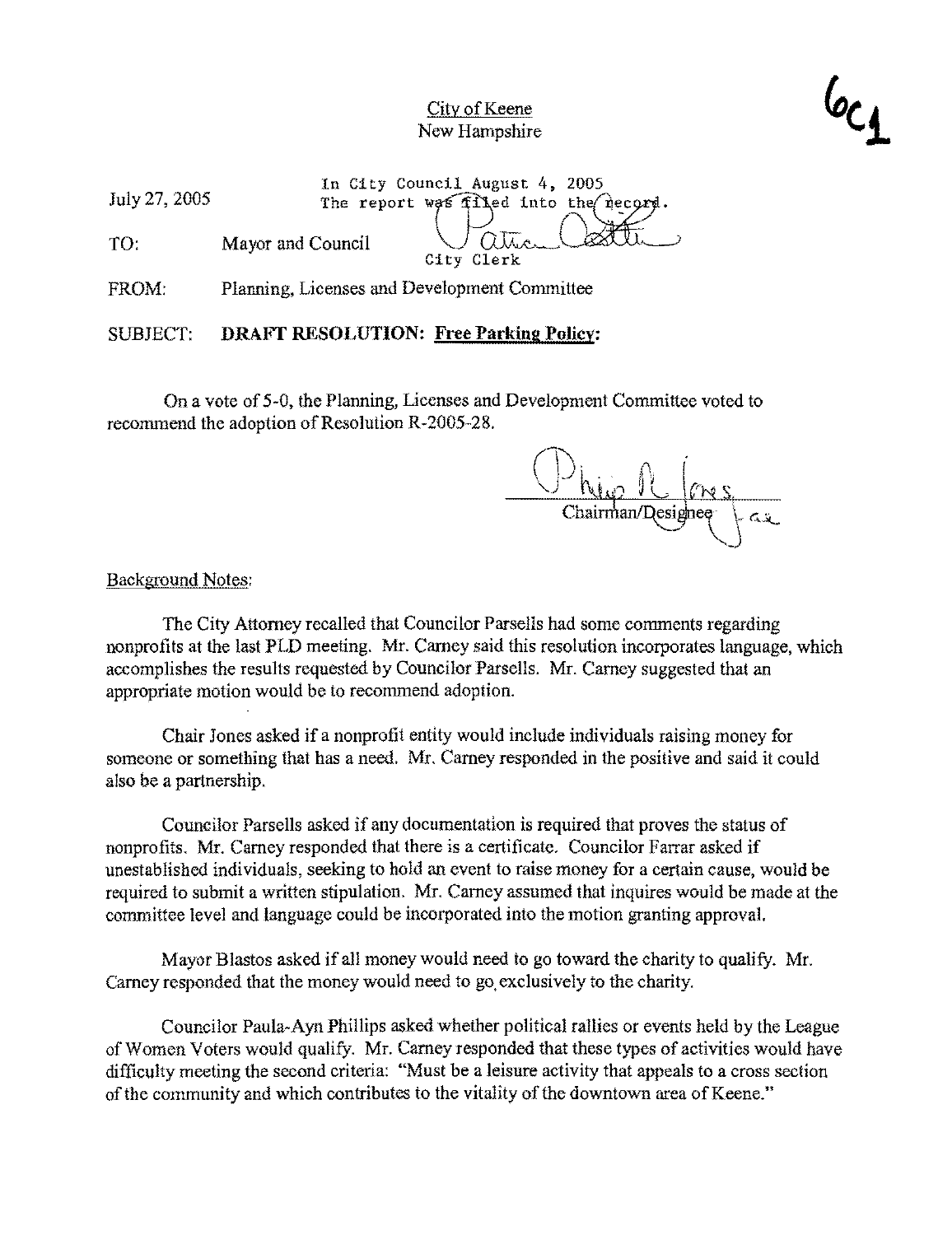Chair Jones stated that because this is a Resolution, as opposed to an ordinance, the Council could waivc any part thereof. Mr. Carney concurred; stating further that the proper procedure would be to put the requested action on more time, reeommend the Council amend the Reso lution and then deal with the request.

Councilor Parsells said the Resolution meets his needs and moved for the adoption of Resolution R-2005-28. The motion was seconded by Councilor Redfern.

Councilor Farrar questioned whether something should be added to the Resolution regarding third parties. He asked if the City Clerk's offiee was being put in a judgmental position by having to determine that third parties applying for free parking meet the eriteria of the Resolution. Mr. Carney responded that the City Clerk given any question would bring the request to the City Council to decide. He said if the Council wished to provide additional oversight it could be done, but more language would need to be added to the Resolution. Mayor Blastos pointed out that all requests come before City Council for the final determination, regardless.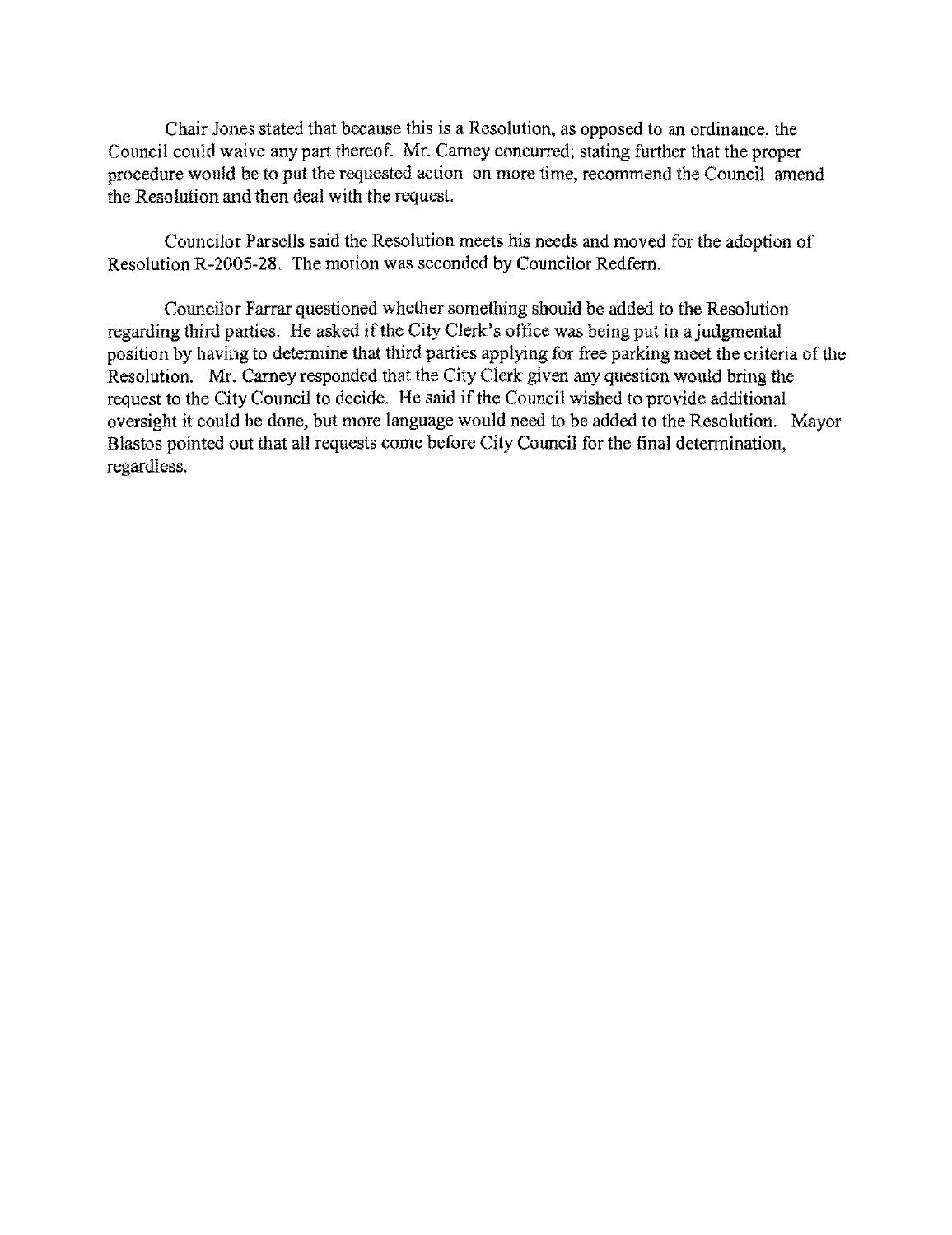June 13, 2005

In City Council  $J$ uty 21, 2005 More time granted. City Clerk

TO: Mayor and Council

FROM: Planning, Licenses and Development Committee

SUBJECT: **MEMORANDUM: City** Attorney - **Free Parking Policy:** 

On a vote of 5-0, the Planning, Licenses and Development Committee voted to place this matter on more time to be brought back in two weeks.

besignee

Background Notes:

Gerald Carney, City Attorney, reported that he met with the Chief of Police and City Clerk to establish the criteria for granting free parking by the City Council, He reviewed that to the extent parking spaces are logistically necessary for an event, a waiver of applicable parking regulations may be granted by the City Council based upon a demonstration of compliance with the following criteria: (a) must be sponsored by a non-profit corporation or a governmental entity; (b) must be a leisure activity that appeals to a cross section of the community and which contributes to the vitality of the downtown area of Keene; and (c) must be reviewed by the City's public safety agencies to confirm compliance with City laws and public safety issues,

The City Clerk added that not all community events require free use of parking spaces, such as the Tree Lighting Ceremony and the Fourth of July Fireworks; and not all requests for free parking are for community events, such as the Colonial Theatre, Christmas Around the Square, the Heart of New England Cycling, and the Monadnock Earth Festival. Ms. Little said if this policy is adopted two events that currently receive free parking will not qualify because they do not meet the criteria that the need for parking be logistically necessary. The events are Christmas Around the Square and the Keene Music Festival. However, Ms. Little noted that the Chamber of Commerce, Ice Festival would now qualify for free parking whereas in the past they have paid for parking spaces to erect the ice sculptures...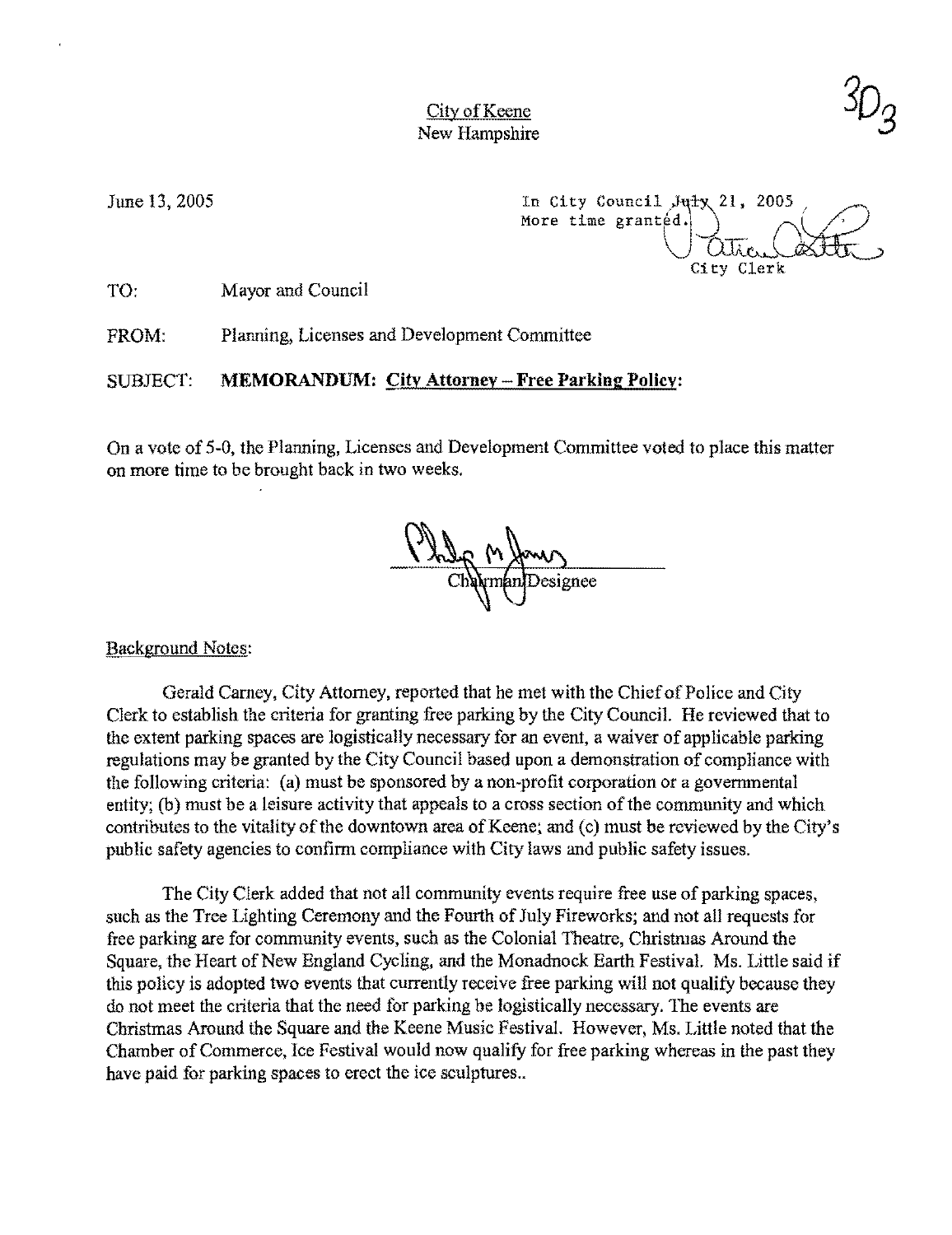Chair Jones noticed that Mr. Carney's recommendation does not mention community events. Ms. Little responded that Mr. Carney uses the same language that is in community events, and what is added are the phrases "logistically necessary for event" or "contributes to vitality of downtown area".

Councilor Parsells remarked that there is no evidence that free parking actually draws people to the event. He said certain events sponsored by the Colonial Theatre and Chamber of Commerce clearly needs the use of free parking spaces in order to facilitate the event.

Councilor Parsells referred to the criteria "Must be sponsored by a non-profit or a governmental entity" and asked if" ... or must be for tbe exclusive financial benefit of a nonprofit corporation" could be added. Councilor Parsells said this would cover any events sponsored by for-profit corporations but the monies go to a specific nonprofit. Mr. Carney responded that adding Councilor Parsells' suggested language would be fine.

Chair Jones said it could also be an event that is for the benefit of the community, at no charge, that is sponsored by a for profit group. Mr. Camey responded that the community events standards stipulate that the event be open to the public free of charge.

Chair Jones said he did not understand why reference was continually being made to the community event standards. Mr. Camey responded it was due to the relationship between the two policies.

Councilor Parsells asked how this would go forward. Ms. Little responded that it would go forward as a vote of the City Council and would not be indexed by a resolution, unless that desire is indicated. Ms. Little said votes of the City Council that are not in the form of an ordinance, or resolution, are difficult to track.

Councilor Stout asked if the City has a policy that states any policy should be in the form of a resolution. Ms. Little responded in the negative. Councilor Stout recommended that the City codify all policies.

Councilor Parsells recommended that because this is a significant change to the way the City has done business historically it ought to be a resolution so it will be more easily found in the future. Councilor Pregent supported that recommendation.

Councilor Stout asked the City Attorney for his opinion on whether a policy is less flexible and, secondly, whether the City would be losing or gaining anything by making sure all policies are by Resolution. Ms. Little responded that the City would gain the benefit of being able to index this action. Mr. Carney concurred with Ms. Little. Mr. Carney also responded that that there is less flexibility with policies, however, policies can be amended by first amending the policy and then considering the specific request, as opposed to granting the request and deeming it to be an exception to the policy.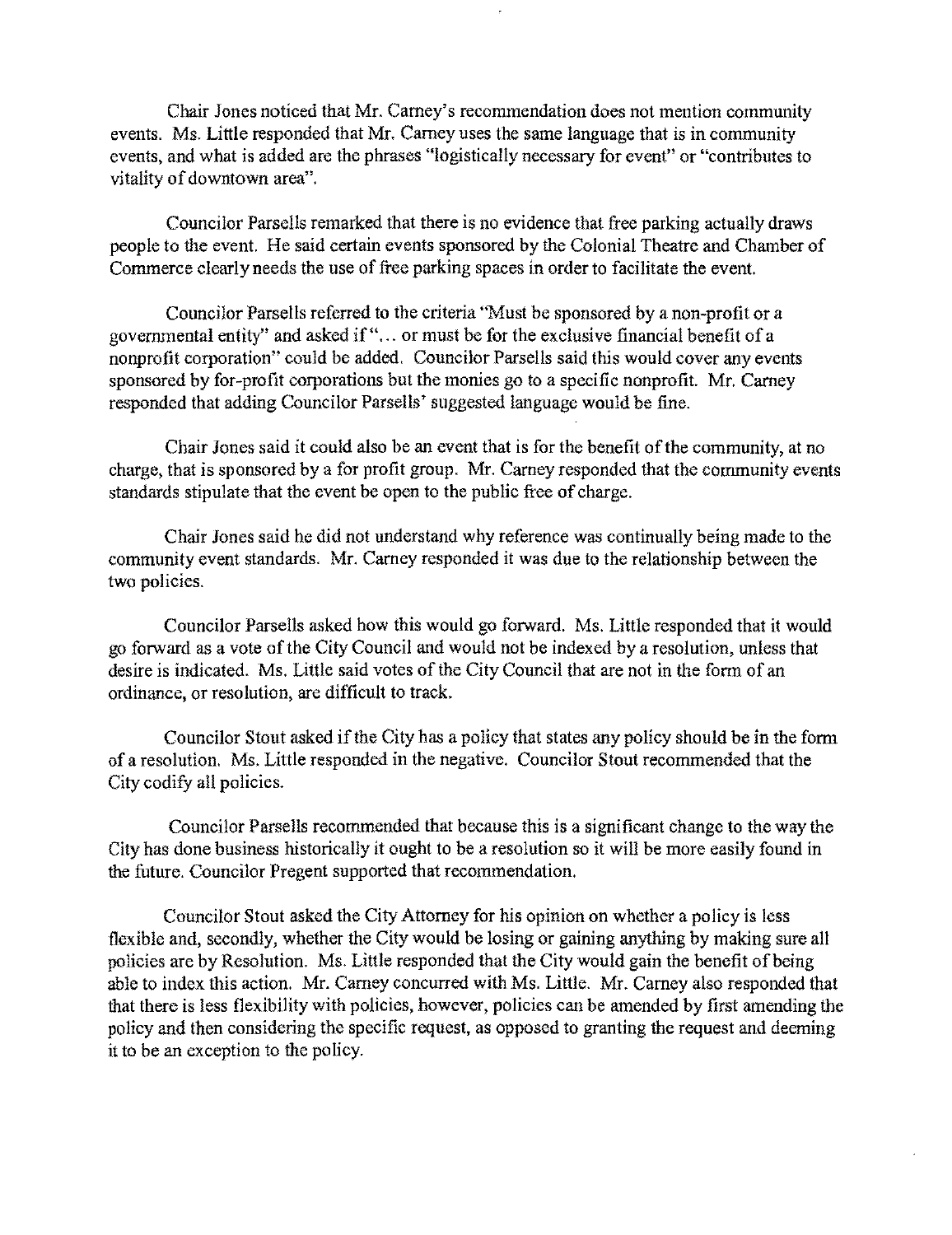Referring to the three criteria, Councilor Farrar asked if it would be safe to say, to the extent that parking is logistically necessary for the community event, this could be a parking clause that directly relates to community events. Ms. Little responded that it could be, except that there are organizations that ask for free parking that are not community events. Councilor Stout also remarked that there is also the situation with construction and the free parking that is allowed as a result of that, which is not event oriented at all.

Chair Jones stated that he has been opposed to a policy, and would prefer to address requests individually with a questionnaire that asks specific questions about the event. Councilor Farrar said he could understand the opposition, but at the same time it is important to have some strongly stated guidelines because there are times when the City may want to say no.

Councilor Parsells agreed with Councilor Farrar, but also understands Chair Jones' point. He said the City needs language to fall back on.

Councilor Parsells asked if the PLD would agree to amend the first criteria to read: "Must be sponsored by a non-profit corporation, or must be for the exclusive financial benefit of a non-profit corporation or corporations, or a governmental entity."

Councilor Farrar asked if they were all corporations. Councilor Parsells suggested nonprofit entity. Mr. Carney responded that they were all corporations. Ms. Little suggested that it might be helpful to put this on more time and allow staff to wordsmith. In response to Councilor Farrar's concerns, Councilor Parsells asked if entity was generic enough. Mr. Carney responded in the affinnative.

Councilor Farrar asked if the parking regulations were only applicable downtown; if so, that should it be clearly stated. Police Chief Arthur Walker responded in the affirmative and said in his opinion it was implicit. Further discussion ensued regarding violations of regulations.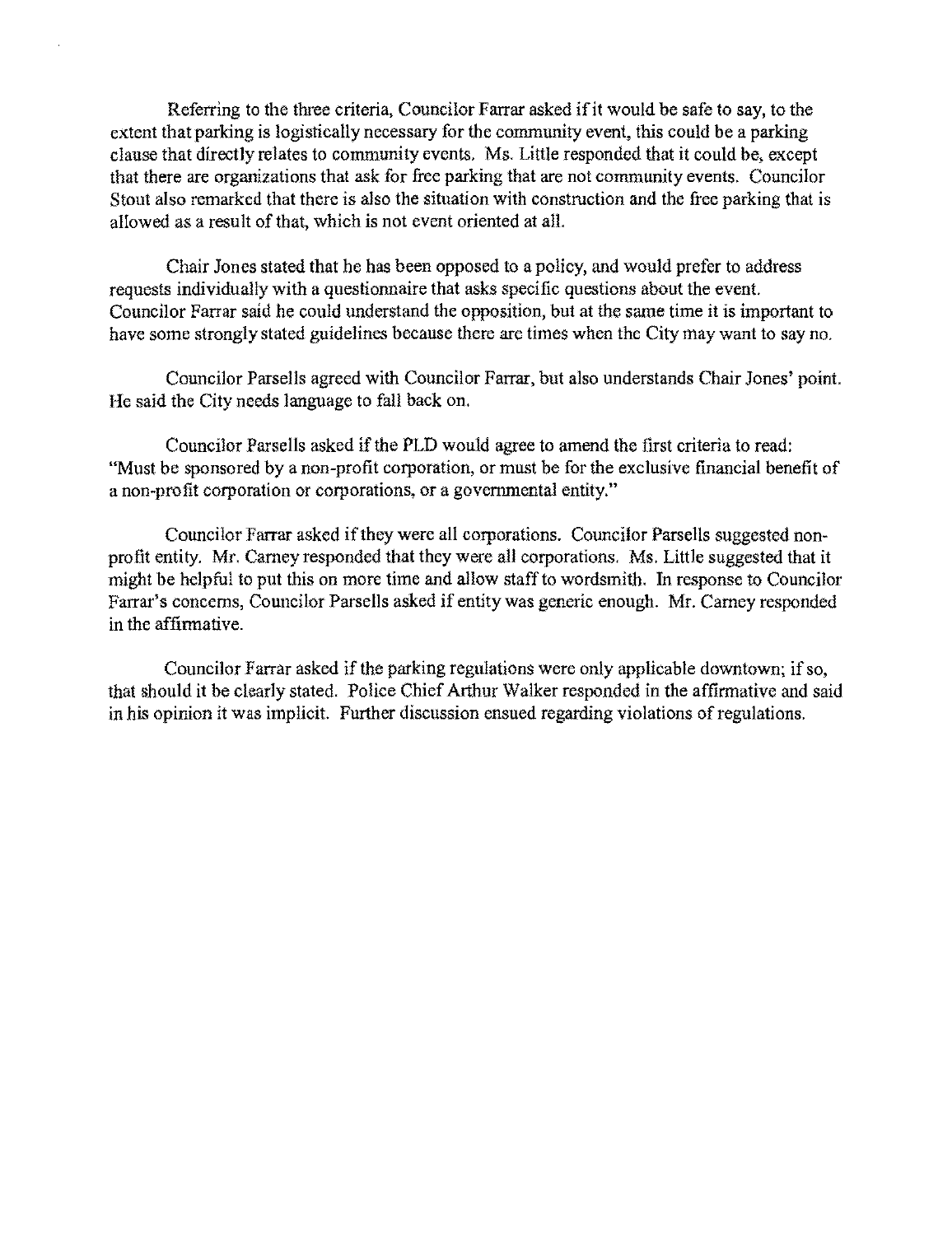# CITY OF KEENE NEW HAMPSHIRE

- TO: PHIL JONES, CHAIR, PLD COMMITTEE
- CC: CHUCK REDFERN, BOB FARRAR, FRED PARSELLS, AND DALE PREGENT
- FROM: GERALD J. CARNEY, CITY ATTORNEY
- RE: CRITERIA FOR GRANTING FREE PARKING

DATE: JUNE 6, 2005

I've met with Chief Walker and Patty little relative to establishing criteria for granting free parking by the City Council. Attached to this memo please find

ن<br>نو نو

proposed criteria for the granting of these requests.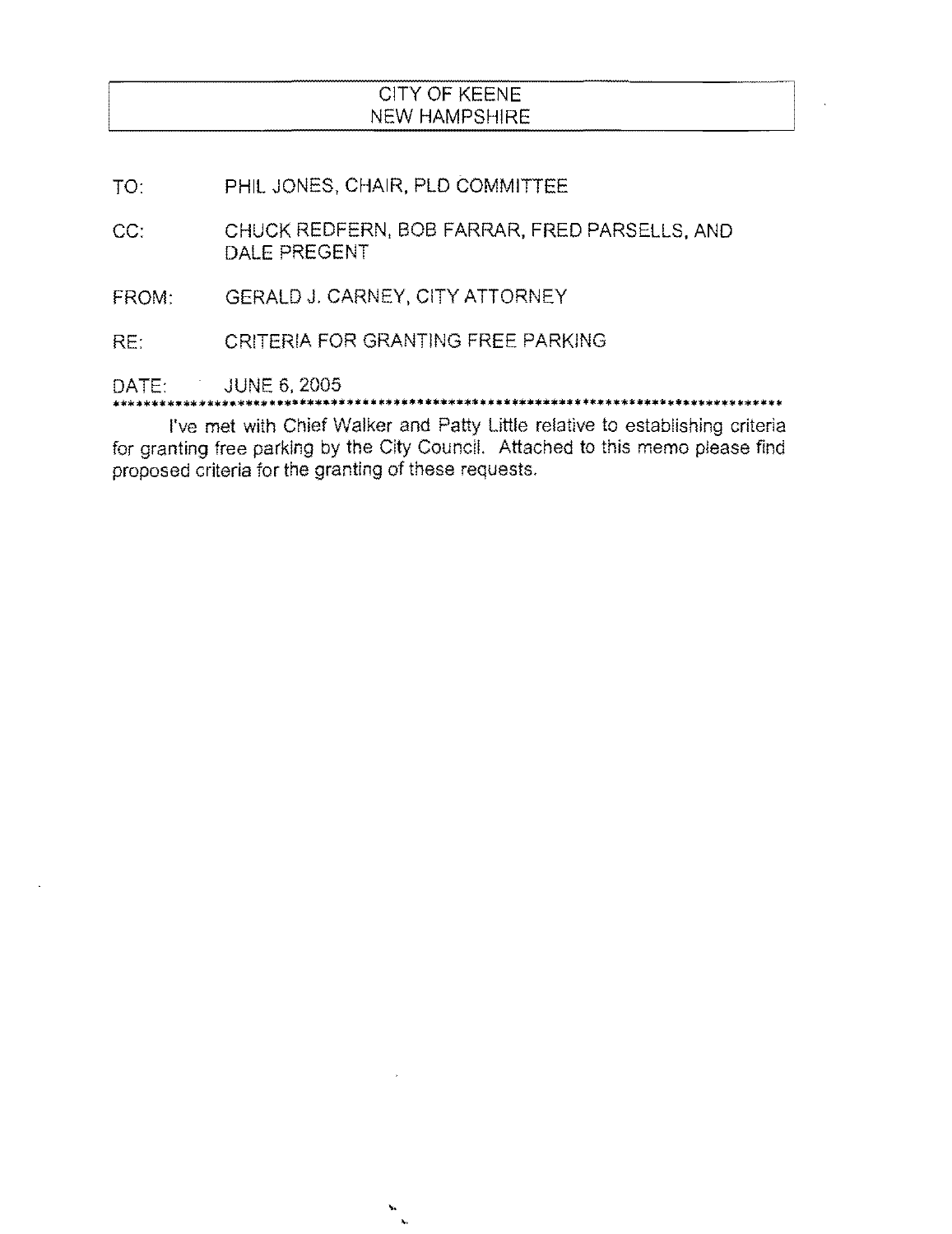To the extent that parking space is logistically necessary for an event, a waiver of applicable parking regulations may be granted by the Keene City Council based upon a demonstration of compliance with the following criteria:

- 1, Must be sponsored by a non-profit corporation or a governmental entity.
- 2. Must be a leisure activity that appeals to a cross section of the community and which contributes to the vitality of the downtown area of Keene.
- 3. Must be reviewed by the City's public safety agencies to confinn compliance with City laws and public safety issues,

 $\blacktriangleright$  $\tilde{\mathbf{y}}$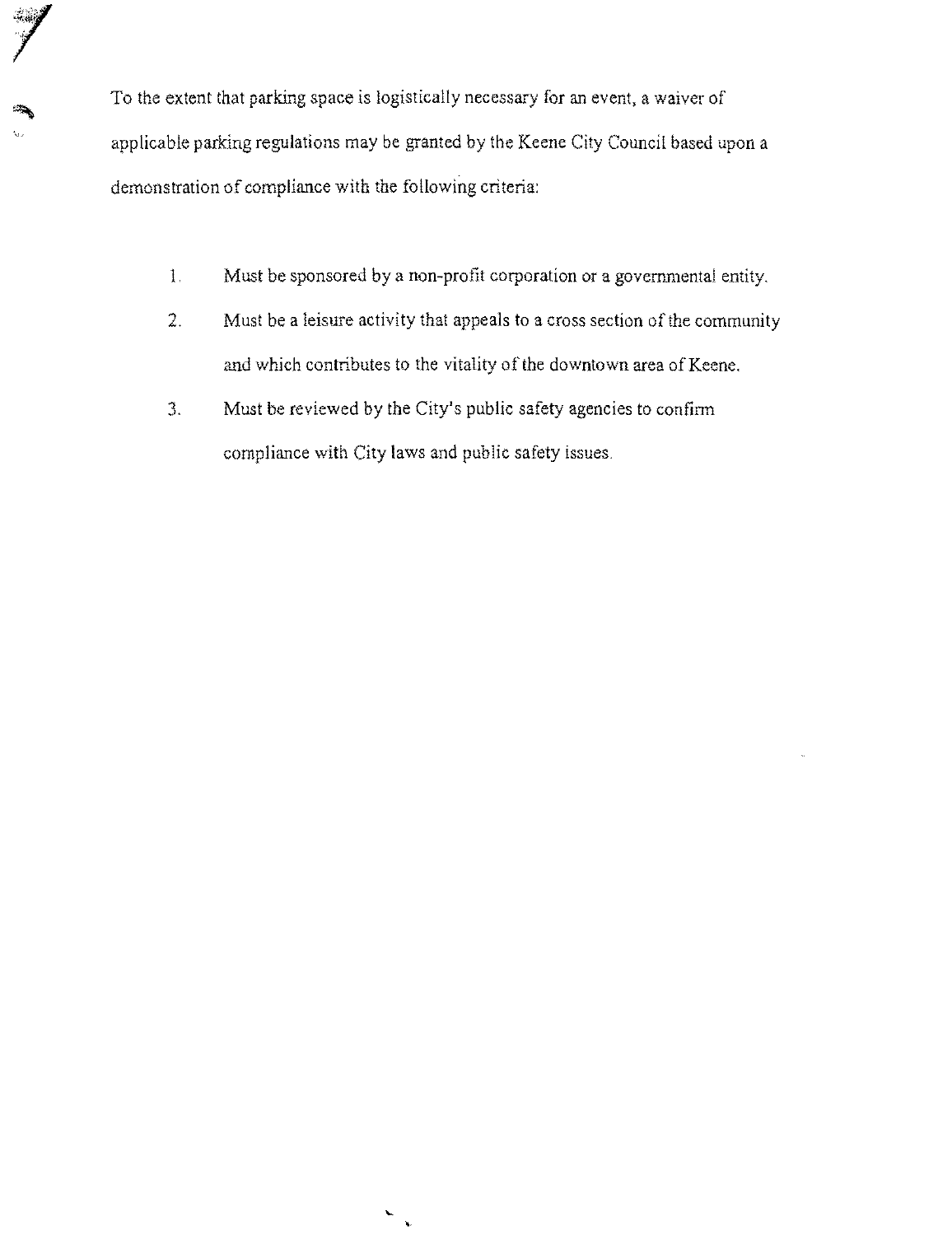June 8, 2005

TO: Mayor and Council

FROM: Planning, Licenses and Development Committee

## SUBJECT: **CONTINUED DISCUSSION; City Attorney - Free Parking Policy:**

On a vote of 4-0, the Planning, Licenses and Development Committee voted to place this item on More Time.

Chairman/Designee

Background Notes:

City Attorney, Gerald Camey noted that the draft policy had been placed in the Committee's mailboxes.

Chair Philip Jones noted Item 5., an item that did not make it on the Agenda. He asked for a motion to suspend the rules to address a request from the YMCA to review options for a location for a new "Y."

A roll call vote was taken and the motion to approve the suspension of the rules was approved unanimously.

In City Council June 16, 2005.<br>More time granted. In City Council June 16, 2005.<br>More time granted.

City Clerk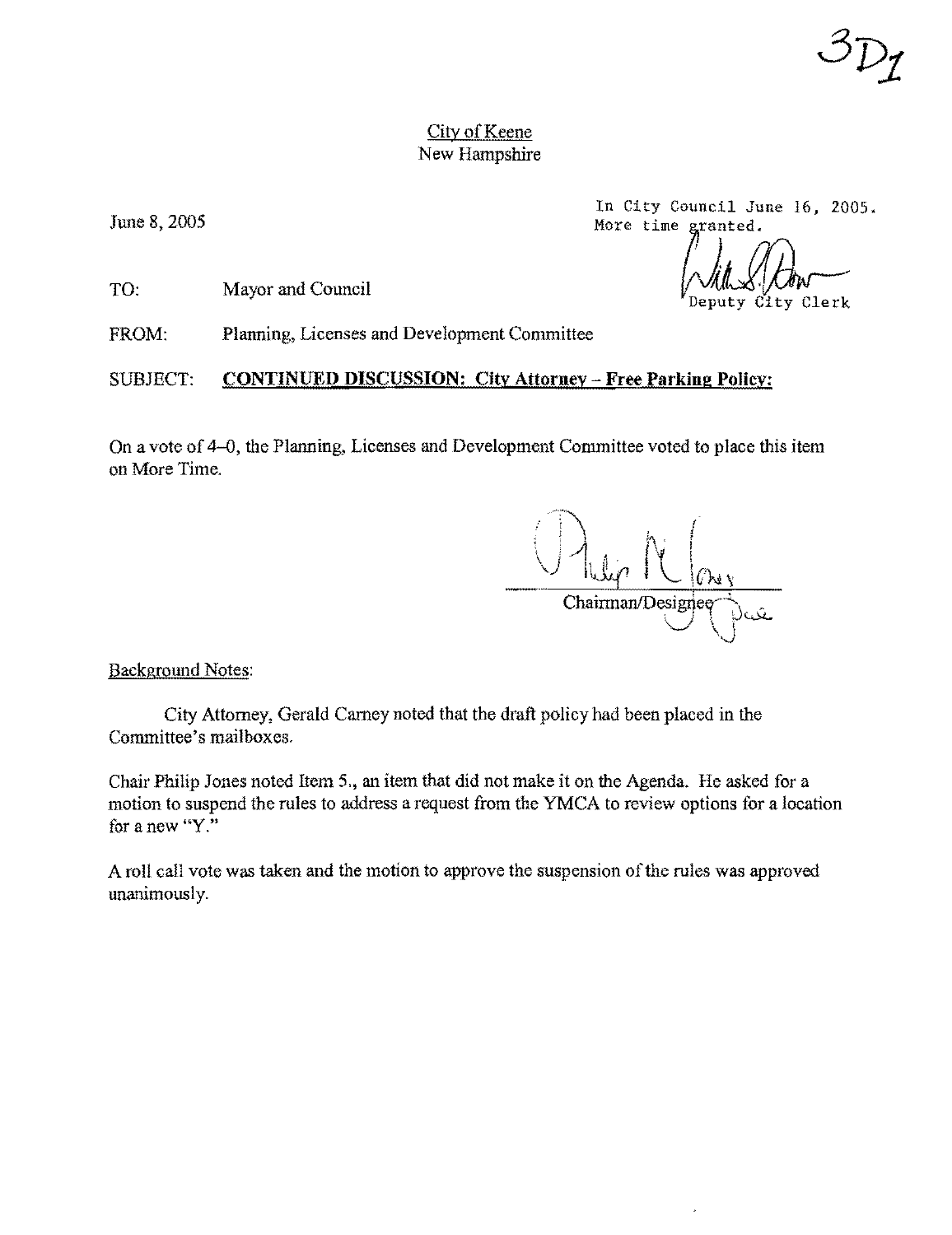Mareh 9, 2005

More time granted. In City Council March 17, 2005 City Clerk

TO: Mayor and Couneil

FROM: Planning Licenses and Development Committee

SUBJECT: **MEMORANDUM: Police Chief - Free Parking Policy** 

On a vote of 4-0, the Planning, Licenses and Development Committee voted to place this matter on More Time.

 $\frac{1-\mu_{0}R}{2\pi}$  $C$ maninan/Designed  $D^{C}b$ 

Background Notes:

Chair Jones reviewed that this had been on the agenda and was sent to the Parking Commission for advice. Chair Jones said both he and Councilor Parsells attended the Parking Commission meeting when this was discussed. Councilor Nathaniel Stout reported that the Parking Commission was in agreement with Chief Walker's recommendation. Beyond that, he said the Commission was also in agreement that the appropriate method for allowing complete free parking downtown would be through an Ordinance.

Chair Jones said he was not comfortable with the phrase "community event" in Chief Walker's recommendation, and asked if it could be changed to "events that could be beneficial to the community"; explaining that not ail interpretations of "community event" are the same. Chief Walker suggested "... to assure public safety during events authorized by the City Council."

Councilor Stout stated that the process of defining a community event is an issue ongoing with the PLD. Chair Jones said Chief Walker's suggestion would remove any question. In that case, Councilor Stout asked whether it was still necessary to define a city sponsored "community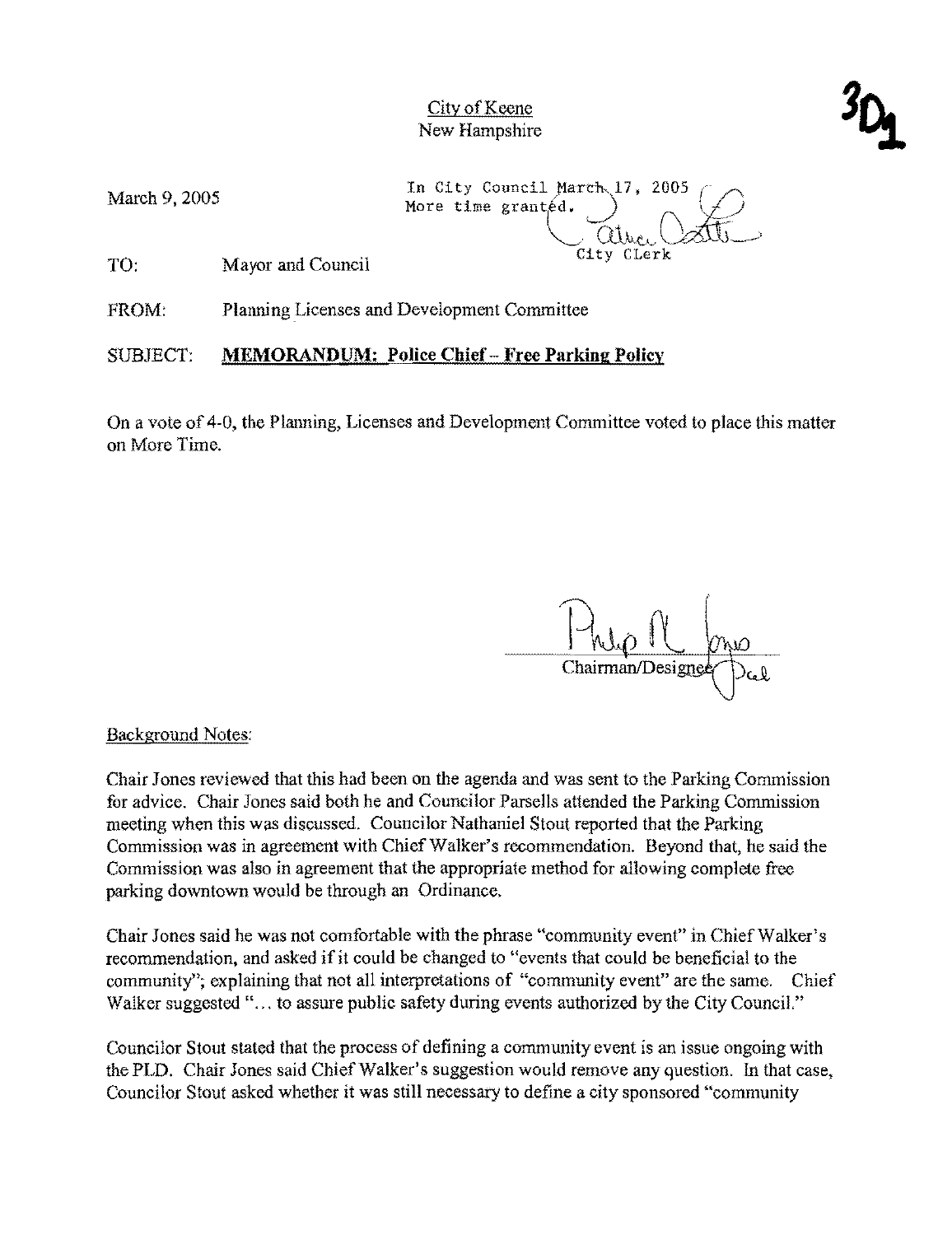event". Mr. MacLean responded that with Chief Walker's suggested change, a determination would be made on a case-by-case basis.

Mayor Blastos stated that he was under the impression City Council did not want to become involved on a case by case basis and that it would make more sense to deny any and all free parking, except those that the City Council writes into the Ordinance.

Councilor Parsells said that annually, with the exception of funeral home situations and weddings, City Council approves the various events listed by Chief Walker. Councilor Parsells said he was under the impression that the issue was with those requesting free parking as part of their approval process; in which case, the PLD had suggested eliminating free parking and would consider requests on a case-by-case basis. Mayor Blastos stated that funeral directors pay a fee to bag eertain meters and questioned whether it was fair to ask the community to underwrite noncommunity events, such as Earth Day. Councilor Parsells responded that a funeral home is a business, while events such as Earth Day do benefit the City of Keene and its community.

Mr. Carney agreed that the Police Chief's suggestion would add simplicity; however, expressed caution because ifleft up to the City council on an *ad hoc* basis there would be no standards to rely on when deciding to grant or deny. He said this could put the City Council in a difficult position, particularly if a "for profit" individual or organization made a request and asked what the standards were.

Councilor Stout asked if the City Attorney could make a suggestion in tenns of combining the Councils' prerogative to detennine an event as being a community event, within the policy itself. Mr. Carney responded that he could develop a specific set of standards. In the past, Mr. Carney said Council has made decisions to grant or deny based on whether an event benefits the community in some specific way.

Chair Jones suggested this be placed on More Time, until the City Attorney can develop more specific language.

Councilor Parsells referred to Chief Walker's recommendation: ''The event for which free parking is requested should be open to the public free of charge." He said his impression was that free parking would eventually be eliminated, and that the discussion would turn to waiving the parking meter rental fee, for those events that need a certain amount of spaces for logistical purposes. Chief Walker agreed, clarifying that this recommendation attempts to say free use of parking spaces only to the extent that such parking spaces are necessary to provide logistical support.

Councilor Parsells said when he attended the Parking Commission meeting there was discussion with regard to events sponsored by not for profit groups, and should be taken into consideration when drafting new language.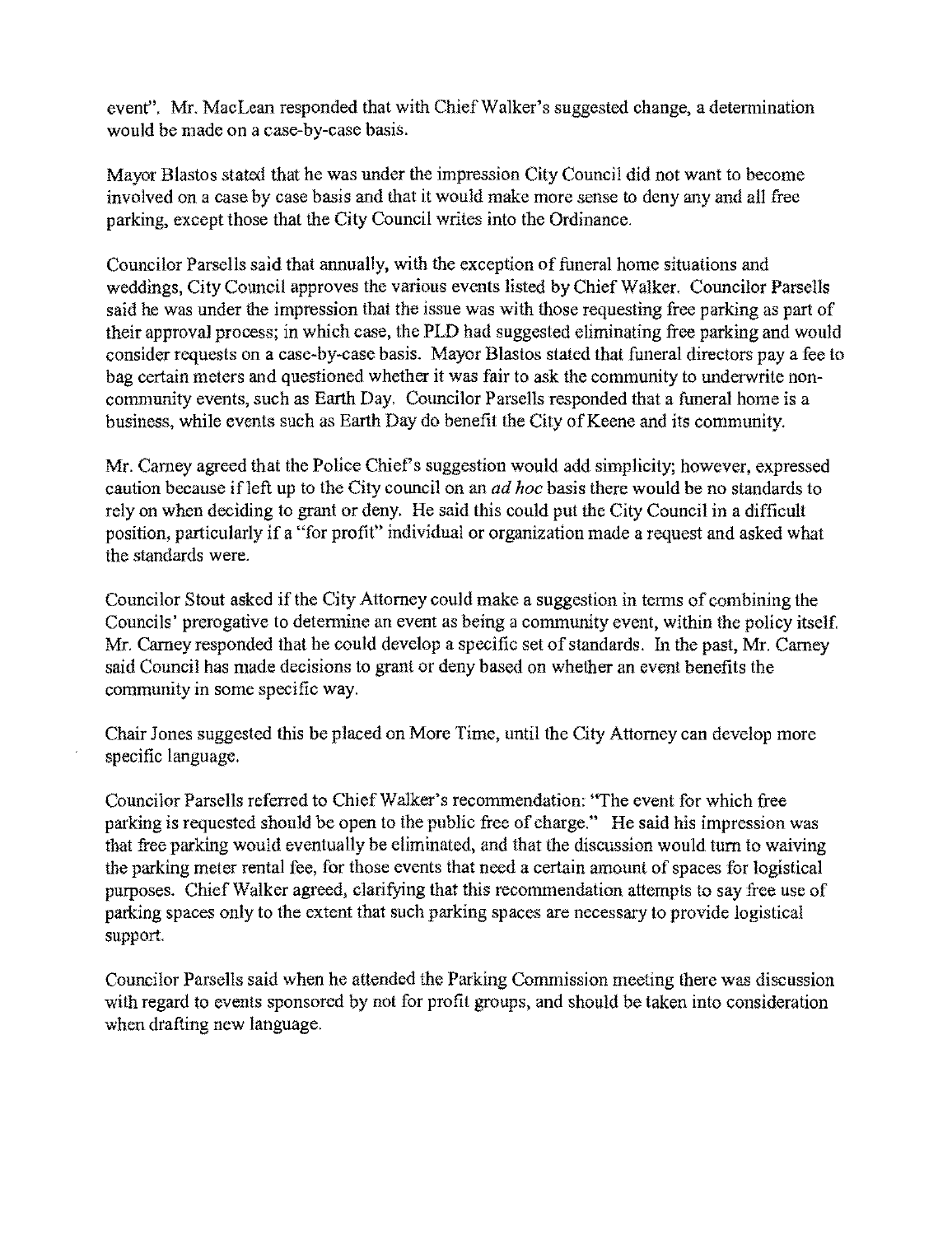# **KEENE POLICE DEPARTMENT 11 Washington St. Keene, NH 03431-3188**

| DATE:           | March 8, 2005                                |
|-----------------|----------------------------------------------|
| <b>MEMOTO:</b>  | Planning, Licenses and Development Committee |
| <b>THROUGH:</b> | John MacLean, Cify Manager                   |
| FROM:           | Arthur Walker, Police Theor Walke            |
| <b>SUBJECT:</b> | <b>Free Parking Policy</b>                   |

#### *Recommendation:*

That the City Council adopt a policy that would provide free use of parking spaces only to the extent that such parking spaces are necessary to provide logistical support or to assure public safety during community events.

#### *Background:*

 $\ddot{\phantom{1}}$ 

Various groups regularly petition the City Council to waive parking meter fees for the duration of some downtown event. In order to be fair to all petitioners the City Council has expressed a desire to develop a policy for assuring eonsistency and equity in managing the approval of these requests.

The proposed recommendation limits requests to parking spaces specifically identified as necessary to successfully conduct the community event.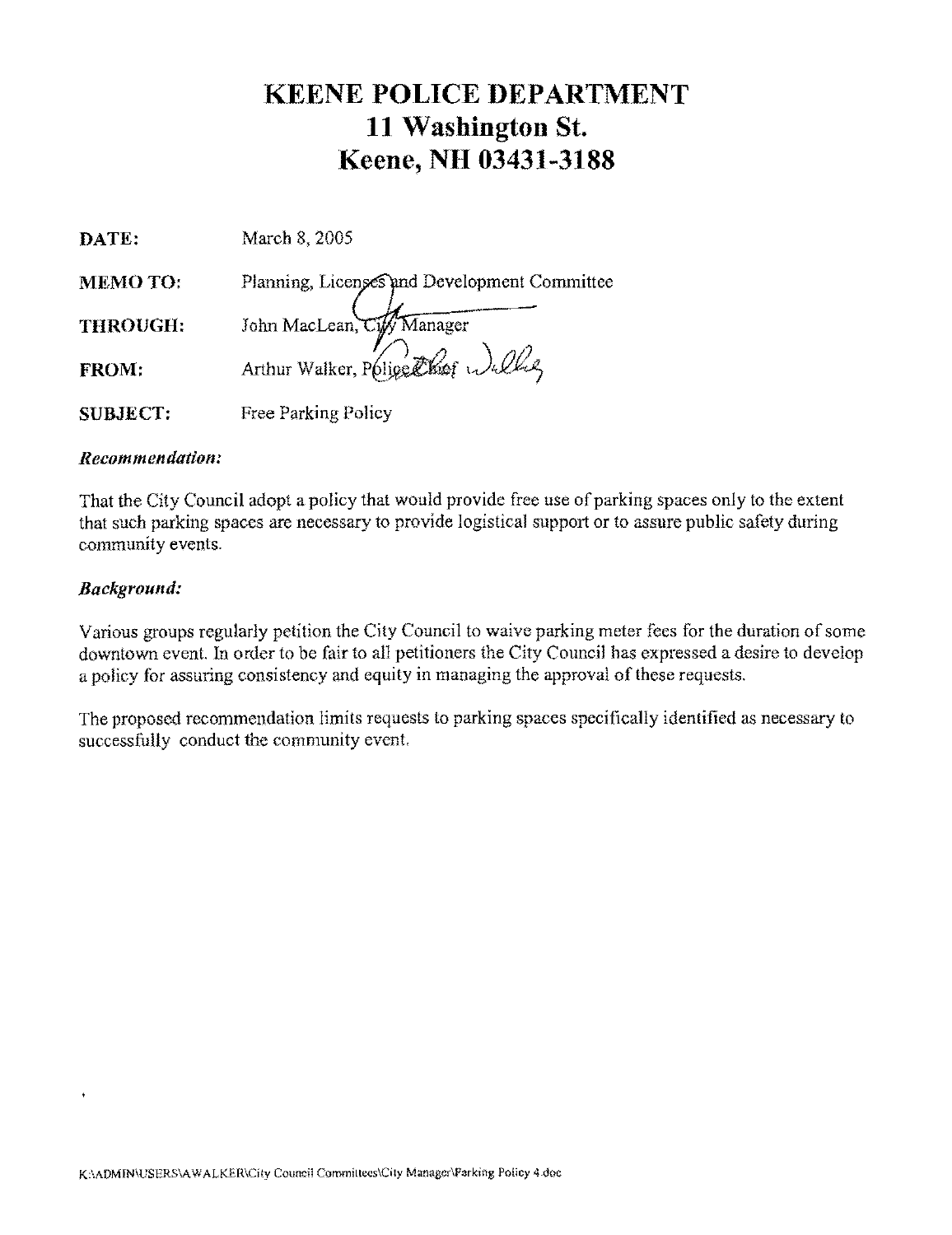# **KEENE POLICE DEPARTMENT 11 Washington St. Keene, NH 03431-3188**

| DATE:           | March 8, 2005                                |
|-----------------|----------------------------------------------|
| <b>MEMO TO:</b> | Planning, Licenses and Development Committee |
| THROUGH:        | John MacLean, City Manager                   |
| <b>FROM:</b>    | Arthur Walker, Police Other Wulky            |
| <b>SUBJECT:</b> | Free Parking Policy                          |

#### *Recommendation:*

That the City Council adopt a policy that would provide free use of parking spaces only to the extent that such parking spaces are necessary to provide logistical support or to assure public safety during community events.

#### *Background:*

Various groups regularly petition the City Council to waive parking meter fees for the duration of some downtown event. In order to be fair to all petitioners the City Council has expressed a desire to develop a policy for assuring consistency and equity in managing the approval of these requests.

The proposed recommendation limits requests to parking spaces specifically identified as necessary to successfully conduct the community event.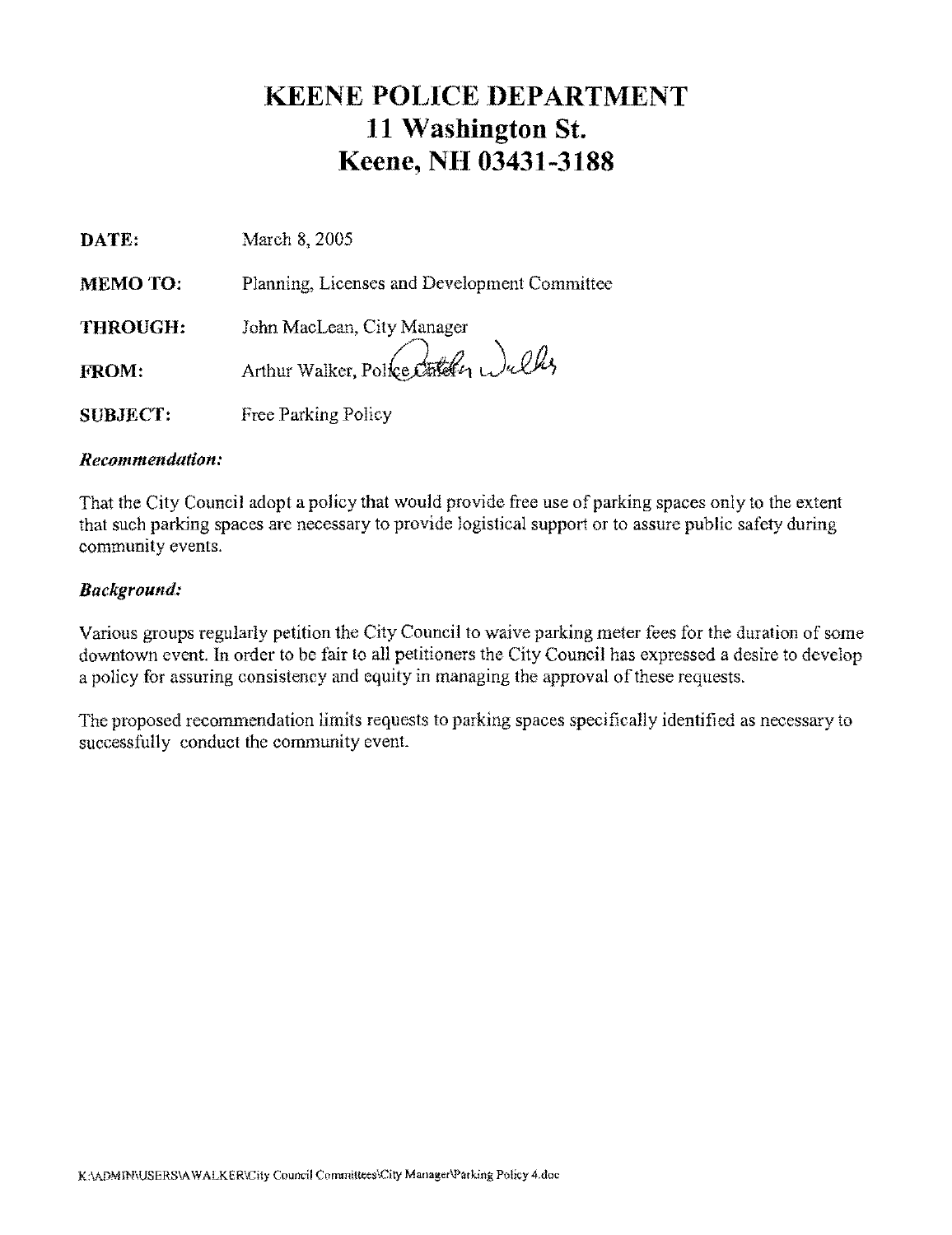December 3, 2004

TO: Planning, Licenses and Development Committee

THROUGH: John MacLean, City Manager

FROM: Arthur Walker, Police Chiles Angle Che

SUBJECT: Free Parking Policy

# **Recommendation:**

Informational Only.

# **Background**

As a result of discussion relevant to the development of a free parking policy, the PlD Committee asked for more information on who requests free parking and for what purpose. This memorandum also includes special requests that are not provided for free. The following information was developed in cooperation with the City Clerks Office.

Legend:  $L =$  Parking for logistical support;  $A =$  Parking for attendees.

# Colonial Theater - L

Requests free parking in spaces adjacent to Colonial Theater for logistical support of programs sponsored at that location. Free parking not provided for attendees.

# Christmas Around the Square - A

A group of churches sponsor concurrent craft fairs and ask for free parking downtown to promote the event.

# Christmas Week - A

The City Ordinances provide free downtown parking for the week leading up to  $\ell$ Christmas.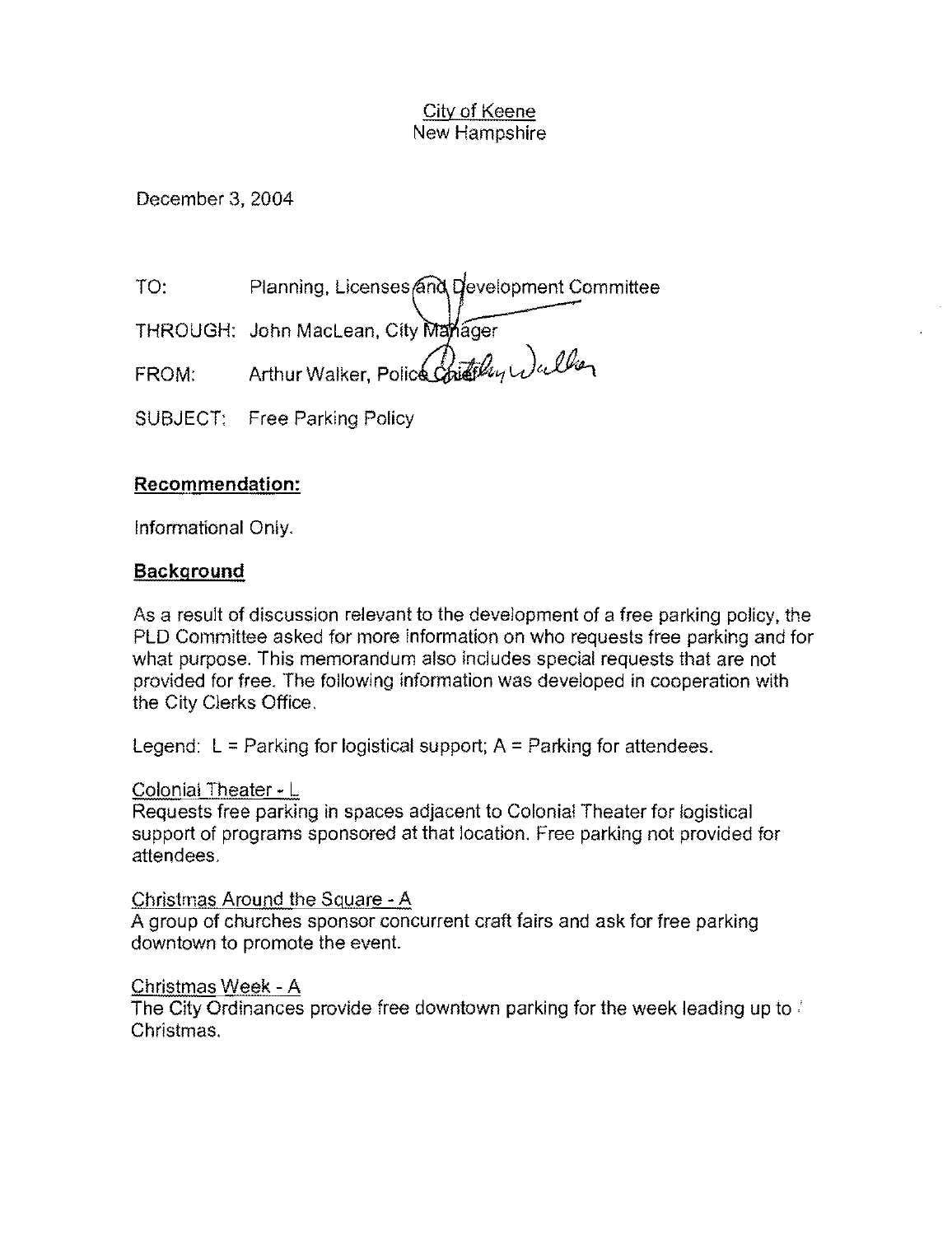#### Fire Prevention Parade· L

Keene Fire Department is provided with parking spaces in front of 64 Main Street for grandstand. Free parking is not provided for attendees.

#### First Night· L

Uses Railroad Square. Requests use of parking spaces on Main Street directly in front of Railroad Street and parking spaces on Railroad Street side. May close Railroad Street. Spaces are used for logistics and safety not for attendees. First night always falls late in the evening, well past peak parking demand and does not include parking for attendees.

#### Funeral Home - L/A

Foley's Funeral Home on Court Street pays an administrative fee of \$200 per year to the City and Bags meters as required for various wakes and services.

#### Heartof New England Bicycle Club Criterium - L

Parking restricted for logistics and safety of bicycle race. Free parking not provided for spectators

## Ice and Snow Festival - L

The sponsors of this event request specific parking spots within which they place sculptors and/or sculptures. The sponsor pays for the spaces on a per meter/per hour basis.

## Keene Music Festival - A

Requests free parking in parking lots for attendees.

#### MANY Youth Festival - L

Does not request free parking for attendees. Protocol group does provide for parking on Railroad Street (or closes the street) and on Main Street directly in front of Railroad Square for logistical support and safety reasons.

#### Monadnock Earth Day Festival - L

Does not request free parking for attendees. Protocol group does provide for parking on Railroad Street (or closes the street) and on Main Street directly in front of Railroad Square for logistical support and safety reasons.

#### PumpkinFestival- L

Streets and Lots turned over to Center Stage for logistical support of their operation. Free parking is not provided to attendees.

## Tree Lighting Ceremony

No planned impact on parking.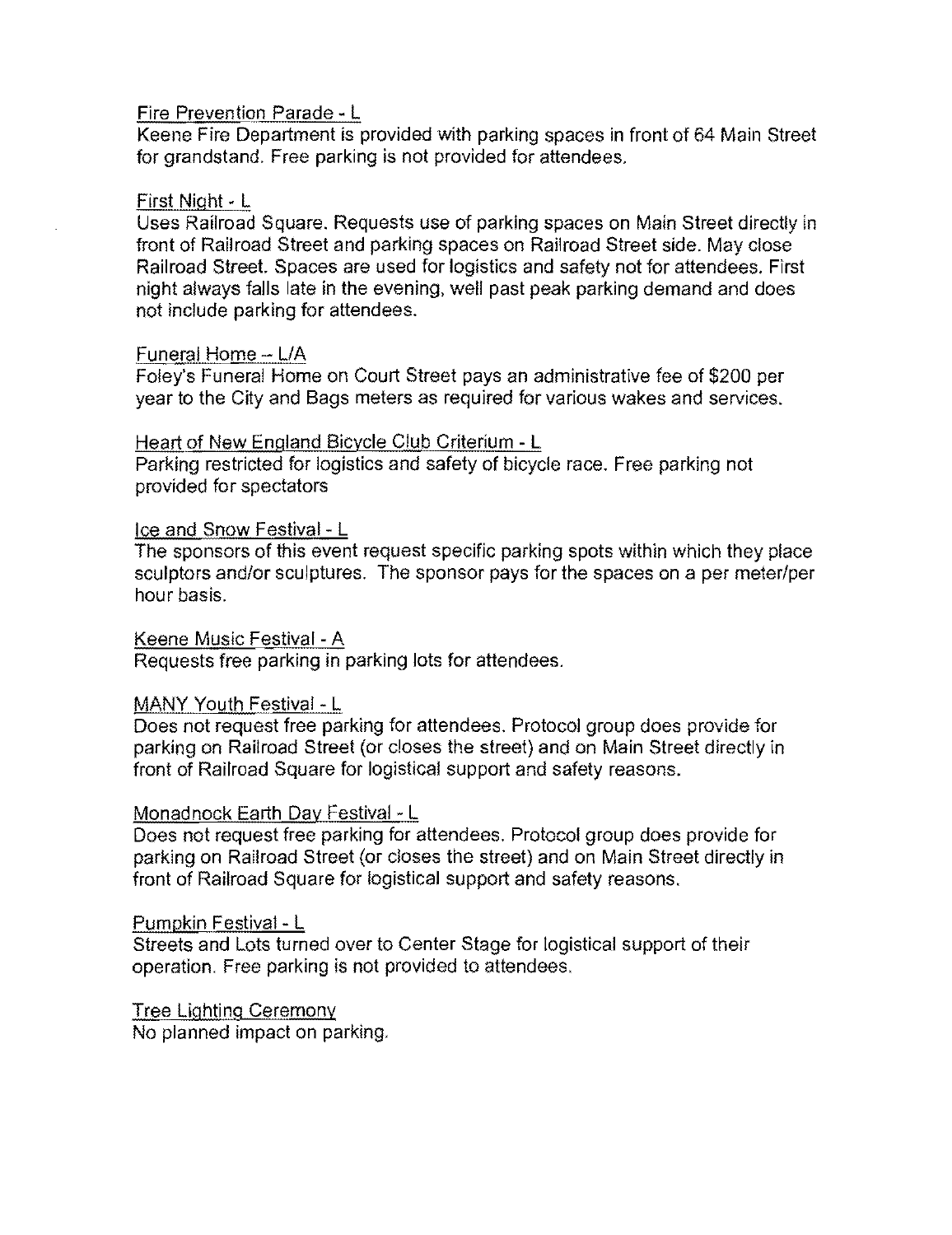# Weddings -A

Meters are bagged when requested by wedding parties. The parties are assessed fees consistent with the cost per meter. per hour.

 $\hat{\mathbf{r}}$ 

\*\*Miscellaneous Events

**Clydesdales** 

 $\Delta \phi = 0.4$  and

Keene 250<sup>th</sup> Birthday

The American Candidate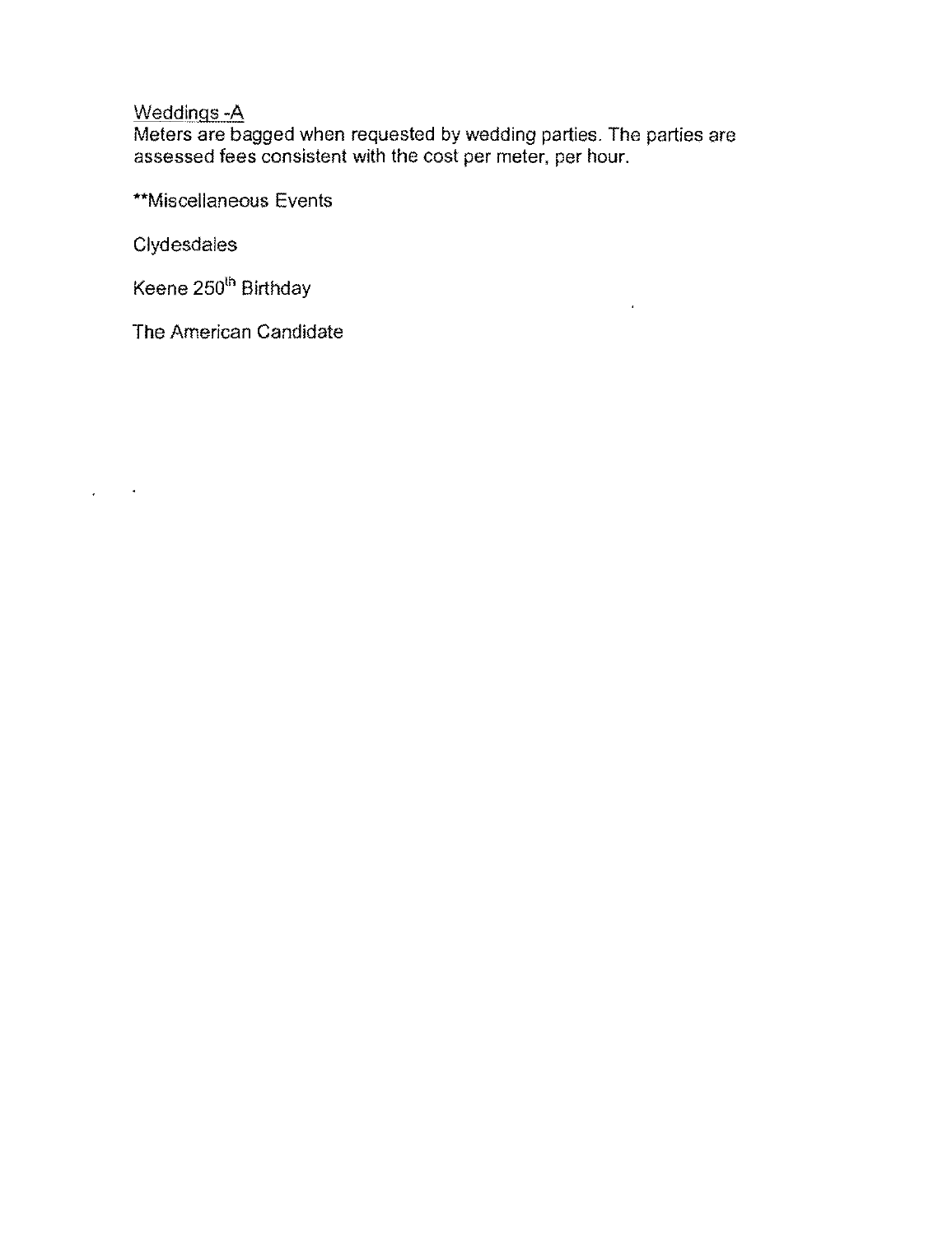October 26. *2004* 

TO: Finance, Organization and Personnel Committee

THROUGH: John MacLean, City Manage  $FROM:$  Arthur Walker, Police  $\overbrace{ \text{Check}}$ 

SUBJECT: Free Parking Policy

# **Recommendation:**

Consistent with the general City policy of maintaining a vibrant downtown it is recommended that the City Council adopt a policy regarding free parking that contains the following essential elements.

- 1. The event for which free parking is requested should be open to the public free of charge.
- 2. The event should be of general interest to the public and of demonstrable benefit to the community.
- 3. The event should be sponsored by a not-for-profit group or a coalition of downtown merchants.
- 4. The request should be proportional to the anticipated draw of the event.

Additionally the Council may elect to consider the following elements of a free parking policy.

- 1. The number of day's free parking should be limited to a specific number and awarded on a first come-first served basis.
- 2. Free parking may be limited to parking lots only or "walk-shed" districts in the immediate area of the event.

# **Background:**

Frequently, various groups petition the City Council to waive parking meter fees for the duration of some downtown event. The intent of waiving the parking meter fees is to make the event more attractive. Petitioners also point out that downtown merchant's benefit from additional foot traffic during the event. In order to be fair to all petitioners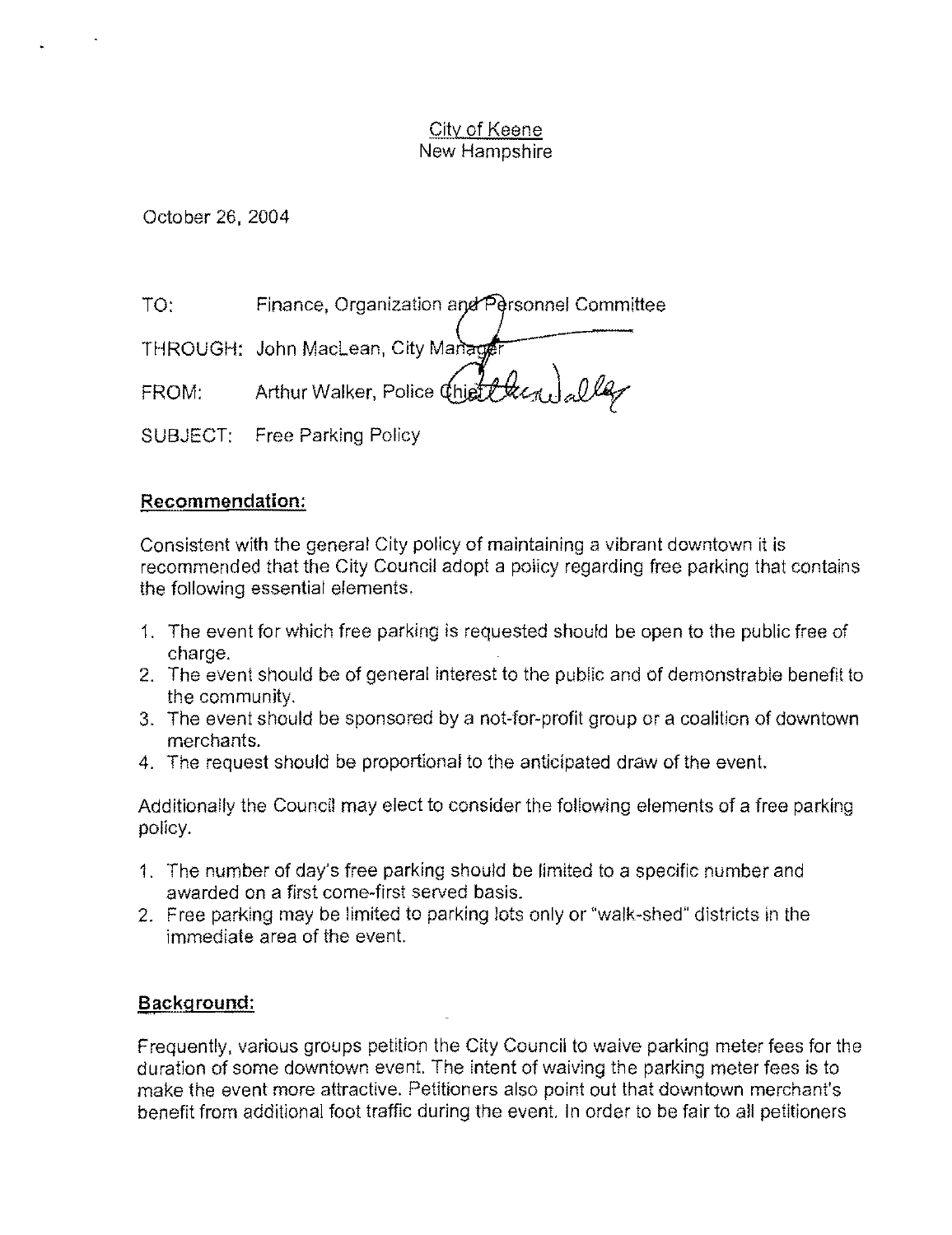the City Council has expressed a desire to develop a policy for assuring consistency and equity in managing the approval of these requests.

Generally, parking meters are in effect six days a week, fifty-two weeks a year, or 312 days. The ordinance waives parking meter fees for the six days leading up to Christmas, allowing for that and several over events we round off the number of day's meters are in effect to 300. Adding coinage collected last year ((\$370,000) and fines collected (\$238,000) gives a total revenue of \$608,000. Dividing that by 300 meter days gives us an average of \$2,026 per day. While not precise, this should serve as a basic rule of thumb as to the lost revenue per day of free parking.

While waiving all meter fees during an event is the simplest way in terms of both public education and enforcement it may not be warranted depending on the anticipated draw of the event. Specifics discussed by City staff included the geographic disbursement of the event - how wide spread are the venues of the event? A wide spread event may more easily justify a general waiver of parking fees. Though even a geographically small event likely to attract a large number of participants may justify a general waiver.

Where a general waiver may not be warranted the Council may elect to provide free parking in lots only. It also may elect to provide free parking in lots only as a means of maintaining tum over in high-demand Main Street parking spaces.

Another alternative for limited free parking is to authorize free parking within the walksheds adjacent to the event. A downside of this is that most people are not familiar with the concept or boundaries of the walk-sheds and it may appear confusing or arbitrary to them.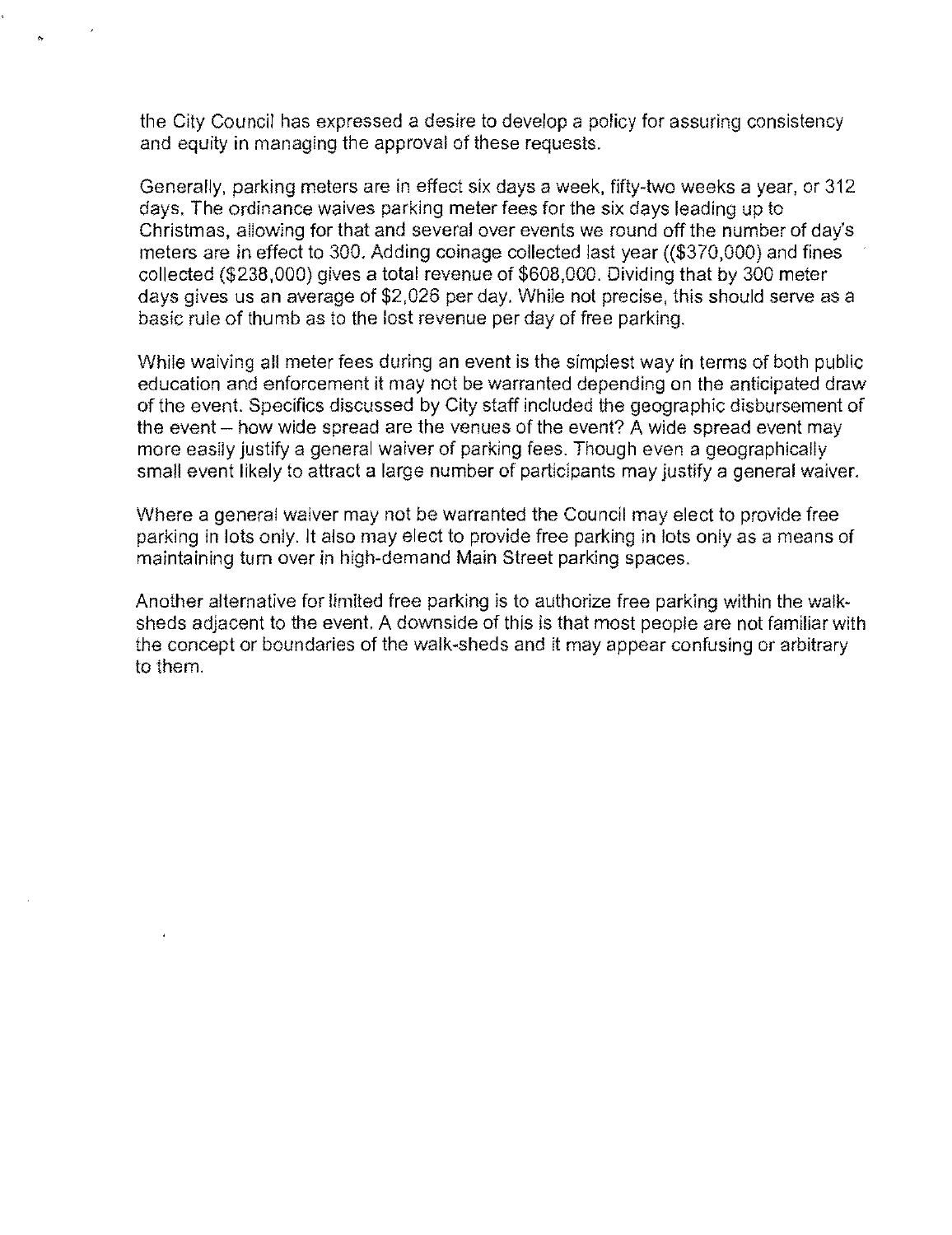

November 10, 2004

In City Council November 18, 2004<br>More time granted.  $\bigcup$ dity Clerk

TO: Mayor and Council

FROM: Planning, Licenses and Development Committee

SUBJECT: **REPORT: Free Parking Policy Application:** 

On a vote of 5-0, the Planning, Licenses and Development Committee voted to put this matter on more time, allowing Chief Walker to research past requests and report back to thePLD.

Chilip M. Acres

## Background Notes:

Police Chief, Arthur Walker, said he was unclear on how to proceed. He recalled that at a joint meeting of the Finance, Organization and Personnel Committee and the Planning, Licenses and Development Committec it was agreed that a Free Parking Policy Application would be useful; however, criteria for either granting or denying a request for free parking was not established.

Councilor Dale Pregent said this issue had been turned over to the PLD Committee and that the FOP Committee had four to six items they thought might be considered in the plan, including the option of no free parking. He said the PLD Committee's task was to work with Chief Walker in order to establish the criteria. Councilor Robert Farrar concurred with Councilor Pregent. He added that the FOP Committee would evaluate and comment on the financial impact.

Councilor Frederick Parsells asked Chief Walker if placing this matter on more time would be beneficial to him. Chief Walker responded that there were specific items to address; such as: the event for which free parking is requested should be open to the public free of charge.

Councilor Pregent said he would like to see this incorporated into the rules.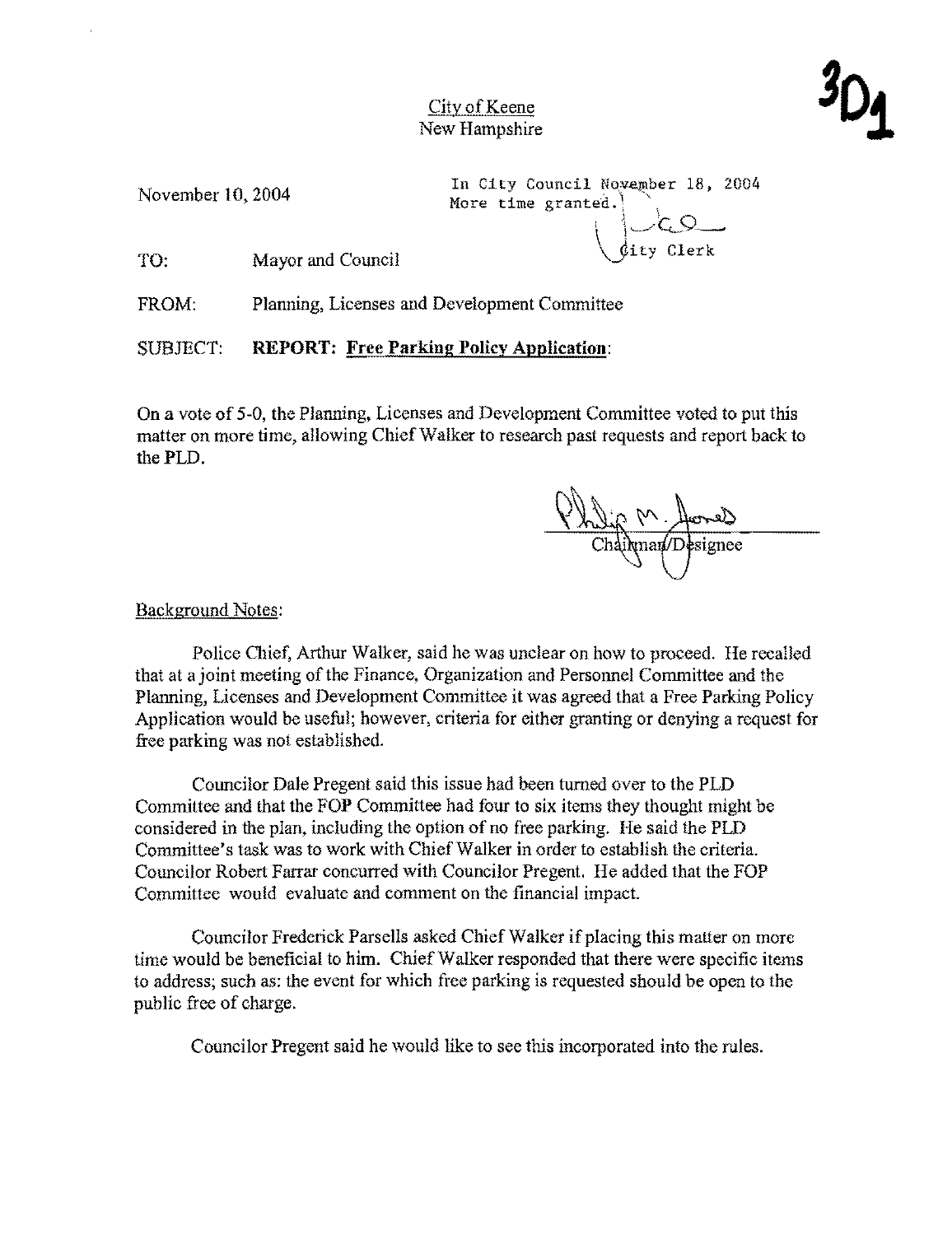Councilor Farrar pointed out that the City gives free parking alongside the Colonial Theatre for trailer trucks during large-scale stage performances. He said this concession is made because the Colonial would virtually be unable to make such presentations. If this concession of parking is construed as free parking, Councilor Farrar said the defmition would need to be modified. He explained that the City cannot give free parking only to people who give it, or the City would automatically eliminate these fairly significant stage presentations to the community. He asked Chief Walker if a correct secondary interpretation would be that the Colonial would have to buy the parking spaces. Chief Walker said it could be, although it was not the intent. He explained that the Colonial Theatre requests free parking for the Theatre itself, as do people having a wedding or funeral; however, this issue addresses free parking for everybody,

Chief Walker recalled that at one point developing criteria for what qualifies as a community event, and when the City would financially support a community event, had been discussed. He said because these issues are so closely related, addressing one without the other may cause problems in the future.

Councilor Farrar described a different scenario, such as when the City does not charge the Rotary Club for fire or booths on the  $4<sup>th</sup>$  of July, but insists that the parking be severely restricted for safety purposes. Councilor Parsells reiterated that this is clearly a safety issue. Councilor Farrar agreed, but said it is not necessarily consistent with very apparent criteria, yet it has been done for a long time.

Commenting on the Colonial Theatre parking, Councilor Parsells said it was free parking to the extent the City does not gain any revenue and the purpose is to facilitate a production at the Colonial, not to offer free parking to the publie who would be attending the production. In his opinion, Councilor Parsells said this is a necessity to a community event; whereas free parking for the music festival is not to facilitate the event in terms of the production but to assure that when people attend they will not get a ticket. In the case of the music festival, Councilor Farrar said he was bothered by the fact that people can park for free whether they attend the music festival or not.

Councilor Farrar spoke of the multi-church fairs that are typically held on one weekend, expressing his opinion that these fairs do not warrant free parking downtown. Chief Walker commented that this was a legitimate argument. He stated that this was a murky topic because there really is no evidence to support the affect free parking has on the downtown area and merchants. Councilor Farrar asked if it would be reasonable to consider a eertain radius of no charge parking, as opposed to the complete City. He asked about the walk sheds introduced by the Planning Department. Chief Walker responded that this idea made a lot of sense and may have been suggested in the original document as a possibility. He thought the only problem would be that the general public is not familiar with walk sheds.

Councilor Parsells suggested that free parking be eliminated especially since there is no clear evidence that it does attract the public to the event, and in fact could work to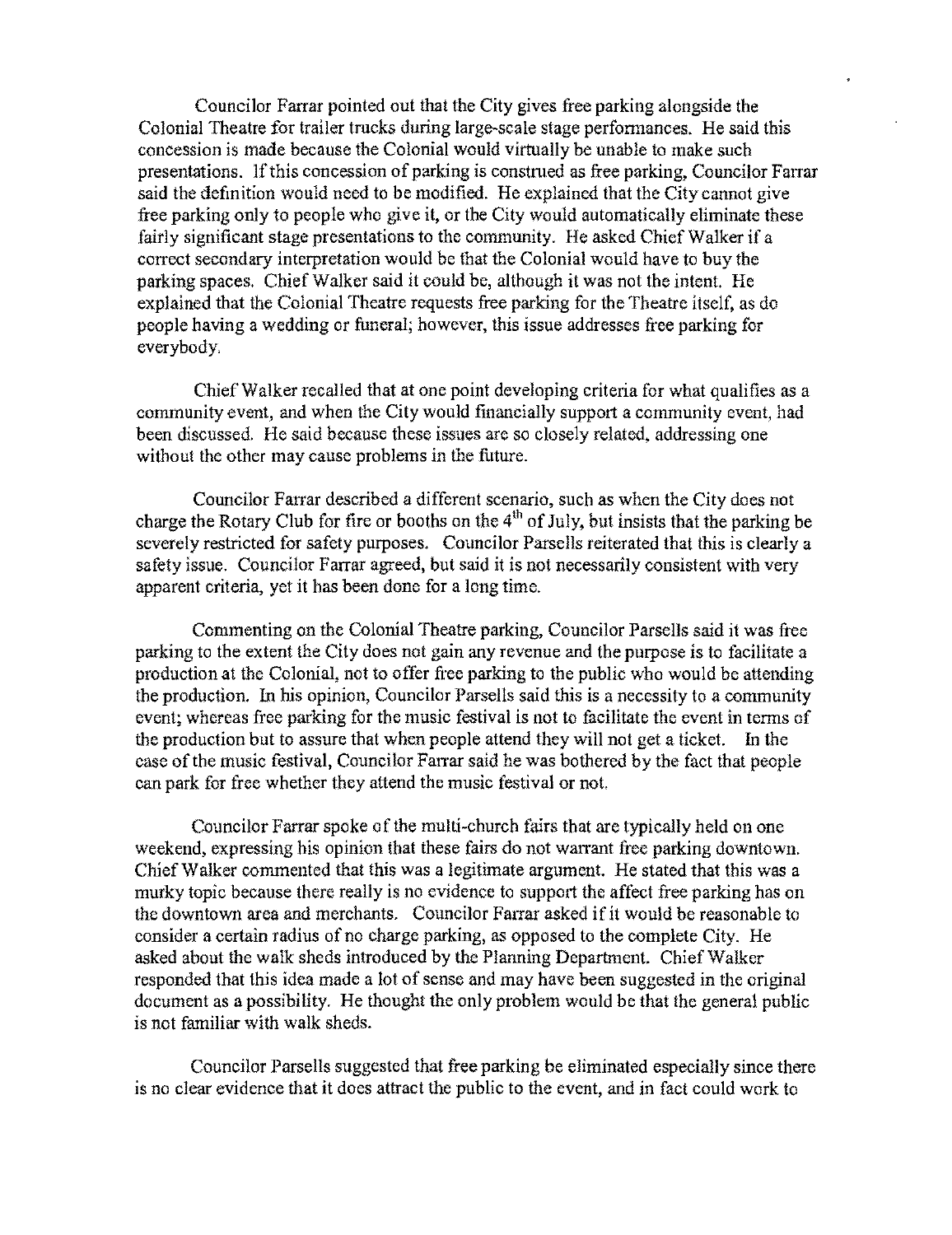the contrary; however, it should be offered in situations where free parking facilitates the production of the event, such as the Colonial Theatre or Ice Festival. Councilor Parsells said he would also endorse free parking for the Pumpkin Festival because it facilitates the production of that event. Councilor Farrar noted that as opposed to "free parking", the Pumpkin Festival is "no parking" and it was important to differentiate between the two. Councilor Parsells agreed. Councilor Farrar said "no parking" events were not the issue and the focus should be on free parking. Councilor Farrar also said he considers the Colonial to be "waived parking", which is different than free parking.

Councilor Farrar asked Chief Walker how "bagged meters" were handled. Chief Walker responded that bagged meters were paid for, based on per meter per hour. In that case, Councilor Parsells stated that the City would in fact be waiving the rental of meter/parking spaces for the ColoniaL Councilor Farrar said there should not need to be a policy for waived fees and that they could be handled on a case-by-case basis. Councilor Pregent eommented that it would seem necessary to have an application for waived fees. Councilor Farrar said a waived fee would have to be applied for by the waivee. Chief Walker asked what criteria should be used. Councilor Parsells responded that one criterion would be if it facilitates the event or production in question. Councilor Farrar suggested it be a case-by-case basis, instead of a policy. Councilor Pregent agreed.

Councilor Farrar said there is currently no free parking, except by request. He said he does not consider free parking in the City for the Christmas fairs to be valid. Councilor Parsells suspected that free parking probably leads to more abuses than benefits. Councilor Farrar said he would like to determine a locale next to each of the churches that could be designated for parking. Councilor Parsells remarked that designating areas would be unworkable both for enforcement and the public. Councilor Pregent agreed with Councilor Parsells.

Councilor Parsells recommended waiving the rental fee of the meter(s) if it can be demonstrated that doing so is necessary to facilitate the production of an event, other than that, he said there should be no free parking. Councilor Farrar did not disagree with Councilor Parsells, but wanted assurance that nothing has been overlooked. Councilor Pregent remarked if something was overlooked it could be corrected. Councilor Farrar recalled that as of right now the ordinance states there is no free parking in the City, the current practice being for the PLD to review such requests and if a request is granted it would override the ordinance on a temporary basis. Councilor Parsells stated that the focus has been narrowed greatly to those events that can demonstrate a need for space, not just for attracting the public. Chief Walker added that it would be waived meter fees for spaces being used to support the actual production. Councilor Farrar remarked that this could be an amendment to an ordinance.

Councilor Parsells said this would be wide open to anyone putting on an event. Councilor Farrar expressed his concern about making a statement and inadvertently forgetting something. Councilor Parsells suggested that Chief Walker be given an opportunity to review this further to determine whether anything is missing. Chief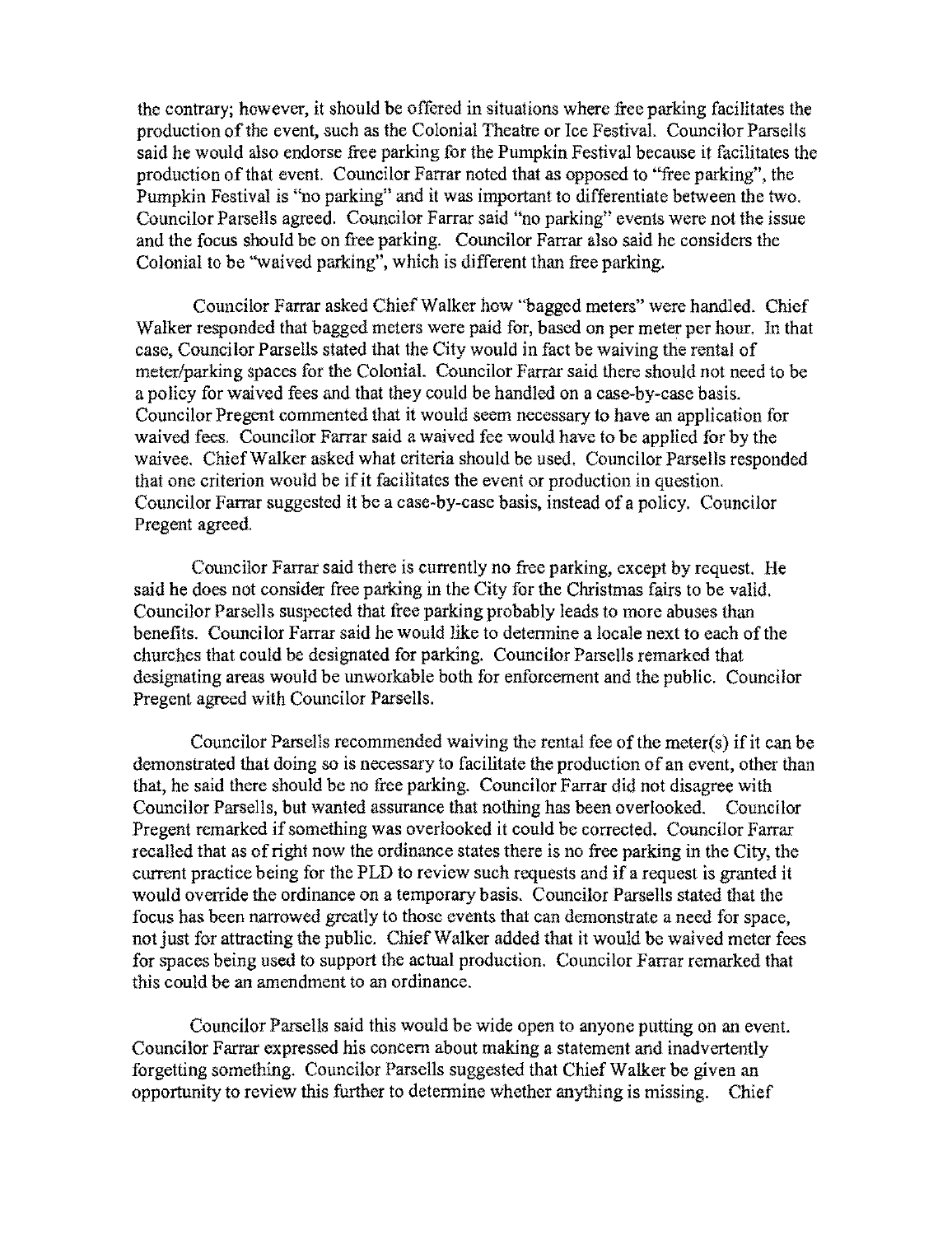Walker said **he** could review past events. Councilor Farrar said this would make him feel more confiden!.

Chair Jones suggested that requests be dealt with individually for a while until it is more clear, and then develop a policy. Chief Walker responded that there is no data, which can show how many parking spaces are actually filled by people going to that event. Councilor Farrar said the City couldn't draw any conclusions about the benefit of free parking.

Couneilor Farrar stated that the generation of an application would be another piece of paper that the City Clerk must keep track of and another layer of bureaucracy.

Councilor Parsells argued the need for an application, stating it would ask who the applicant is, who they are dealing with, do they need spaces on the publie way, how many spaces and why. He said this would allow the PLD to become familiar with certain aspects of a request. Councilor Farrar questioned whether it would be worthwhile to generate another document if, for example, there are only ten applications per year.

Councilor Pregent said the issue was the policy and not the production of another document. Councilor Farrar said a written application was not necessary because the PLD would have the opportunity to question the applicant. He said the PLD is in need of guidelines, not the applicant. Chief Walker said letters of request are generally sent to the City Clerk; and, upon receipt, the City Clerk notifies the applicant of the appropriate meeting to attend. If any issues are not addressed in the intial letter, Chief Walker said the PLD would need the information prior 10 meeting with the applicant. Chair Jones said the City Clerk could advise applicants when notifying them of the PLD meeting to be prepared to answer certain questions. Councilor Farrar agreed, adding that the Chairman of the committee could receive copies of the questions as a reminder.

Councilor Parsells said his understanding was that the only parking that the City would waive would be if those spaces are needed to facilitate an event. Councilor Farrar said he wanted to make sure that this criterion is adequate for all the requests granted in the past.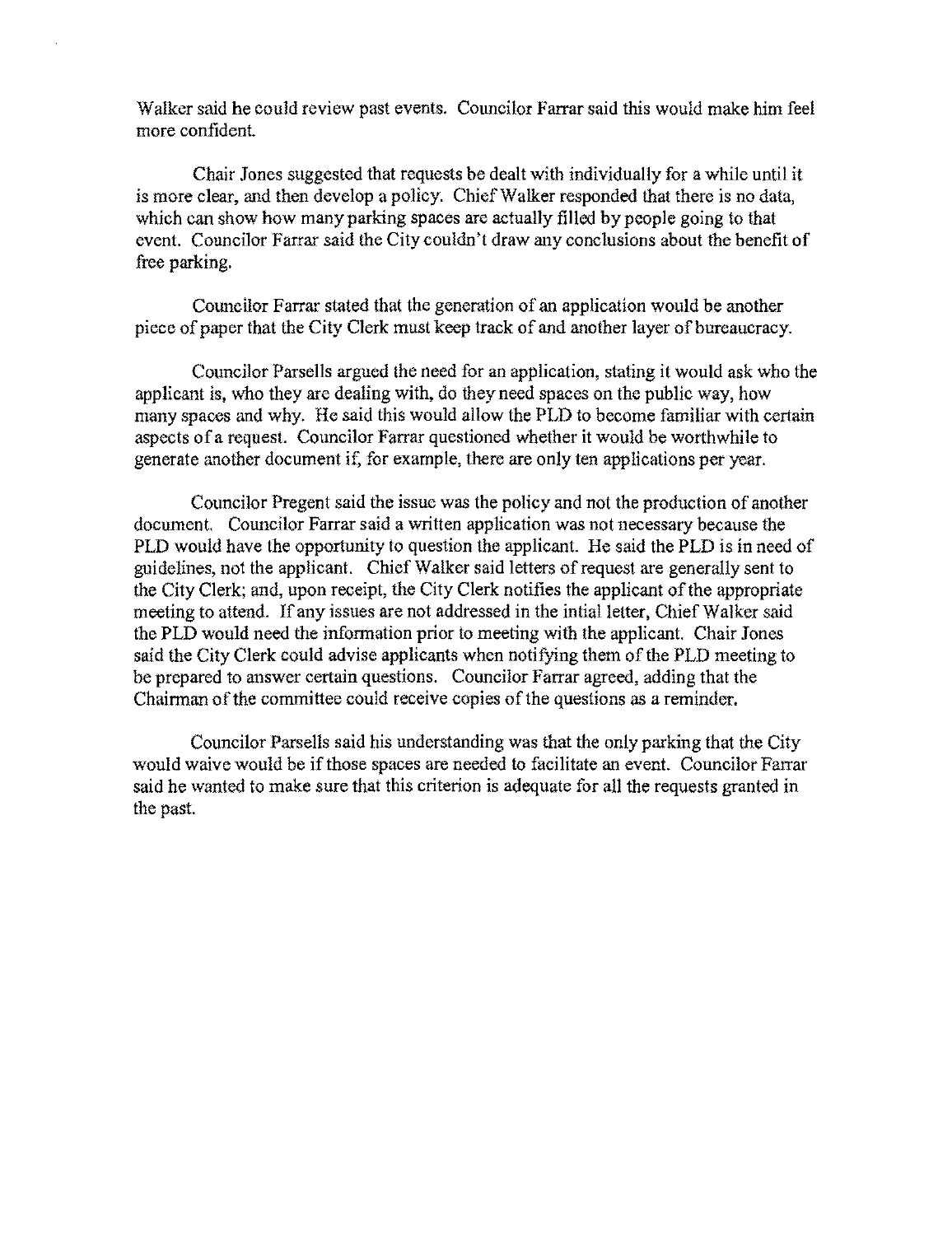## City of Keene NEW HAMPSHIRE

October 28, 2004

| TO.                                                                                                                                                                               | Mayor and Council                                      |  |
|-----------------------------------------------------------------------------------------------------------------------------------------------------------------------------------|--------------------------------------------------------|--|
| FROM:                                                                                                                                                                             | Finance, Organization and Personnel Committee          |  |
| SUBJECT:                                                                                                                                                                          | <b>MEMORANDUM:</b> Police Chief – Free Parking Policy. |  |
| On a 4-0 vote, the Finance, Organization and Personnel Committee refers this matter to<br>the PLD Committee to develop an appropriate form to delineate information as set out in |                                                        |  |

the requirements in the proposed policy. In City Council November 4, 2004 Voted unanimously to party out the intent of the report.  $\bigcap$ Chairman/Désignee City Clerk Background Notes:

Police Chicf, Art Walker, indicated that this matter was in reference to how the City can determine as to who gets free parking and for which event. He indicated that the City could have a general policy which states that it does not give free parking to any entity, or the City can adopt a policy which says that free parking will be given to anyone who requests it. The Chief went on to say that still another option would be to allocate free parking in just the parking lots. The Chief stated that during conversations with City staff the following were recommended as policies that the Council could adopt:

- 1. The event for which free parking is requested should be open to the public free of charge.
- 2. The event should be of general interest to the publie and of dernonstratable benefit to the eommunity.
- 3. The event should be sponsored by a non-far-profit group or a eoalition of downtown merchants.
- 4. The request should be proportional to the anticipated draw of the event.

The Chief indicated that it costs the City \$2,000 per day to provide free parking for a day.

He stated that additionally, the Council may elect to consider the following elements of free parking policy.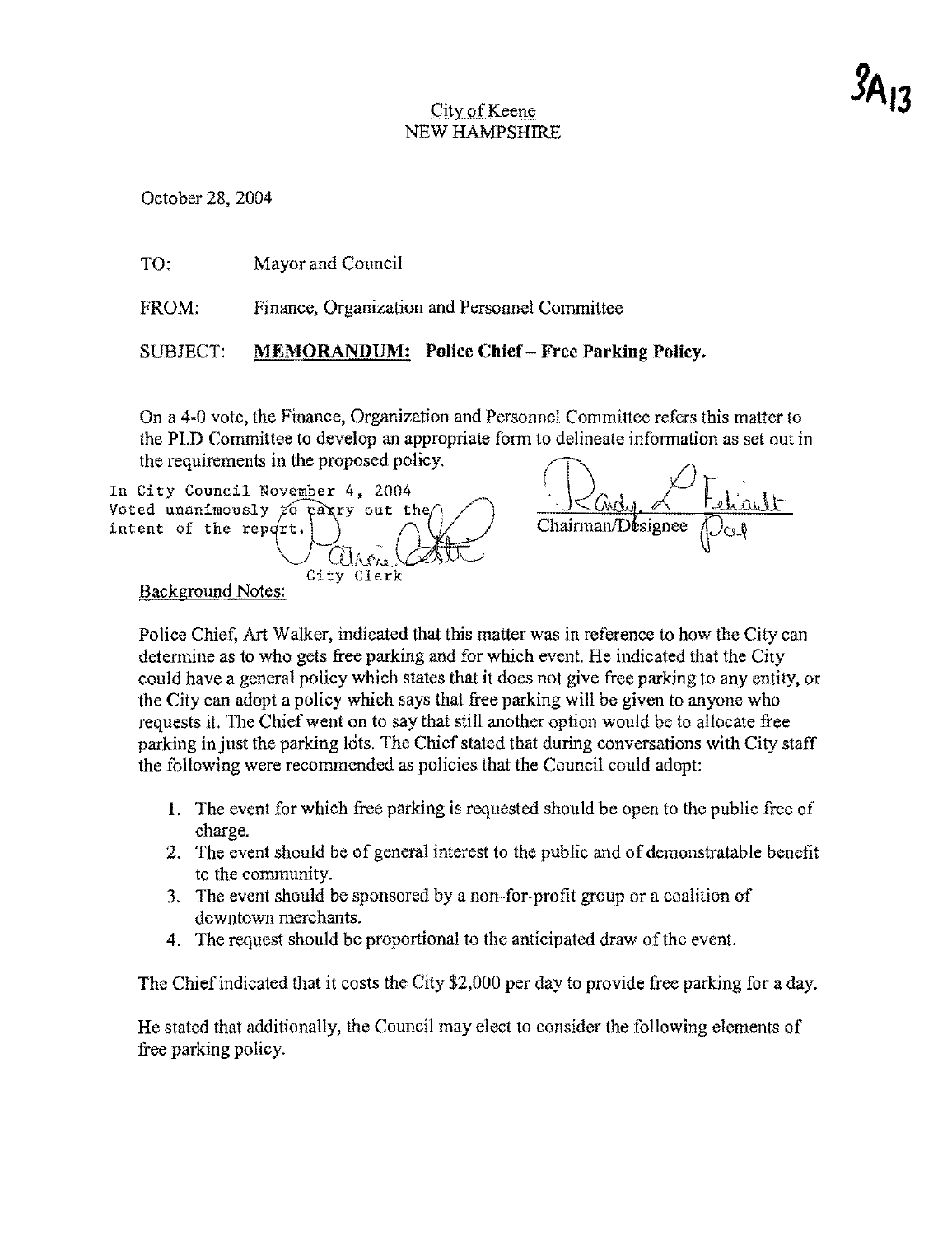- 1. The number of days free parking should be limited to a specific number and awarded on a first come, first served basis.
- 2. Free parking may be limited to parking lots only or "walk-shed" districts in the immediate area of the event.

Councilor Stout stated that if a free parking poliey is adopted, asked what would happen in three years when someone comes with a request. The City Manager stated that tonight what the Committee is trying to do is to outline the basis for such a policy. The Chief added that when free parking is provided and there is a two-hour limit, this policy is not always obeyed and at an instance such as that available parking is going to be drastically reduced. Chief Walker stated that when free parking is provided, the enforcement aspect gets taken away.

Councilor Stout asked whether chalking the tires could be amethod to reduce such a situation. The Chief stated that he would like to point out that when tires get chalked, the two hours begins from that point on. He added that when the weather turns bad, such as rain and snow, chalking just does not work.

Councilor Jones asked when free parking is provided for funeral homes, whether it is done by policy or by an Ordinance. Chief Walker stated that he was not sure.

Councilor Greenwald stated that when free parking is provided, the downtown neighbors seem to be abusing it. Hence, the City should maintain the two-hour tum over. He also pointed out that the Colonial Theater would not have free parking behind their site because they are not putting on a special event.

Chief Walker stated that a consideration would be to keep the two-hour turnover going downtown, but keep the free parking just in the lots.

Councilor Stout stated that following our increase in rates, the primary concern at that time was the turnover at the meters. He indicated that the policy distinction that is being recommended here draws the distinction between the lots and the meters. He indicated that this was not a money matter for the City and it is more of a money matter for the downtown merchants. He indicated that he endorses having free parking of the metered spaces.

Chair Filiault stated that he wonders whether this whole issue creates more problems than if someone dropped two quarters in the meter. He indicated that when people are visiting from out of town and they return to their vehicles in 2 *Y,* hours and now have a ticket; this is no longer considered free parking. He stated that when a special event happens downtown, he couldn't imagine someone staying away just because they have to pay fifty cents for parking.

Councilor Stout stated that the PLD Committee are the ones who determine parking issues and asked whether the Chairman of this committee has a comment about the City simply saying that they would just not have free parking anymore.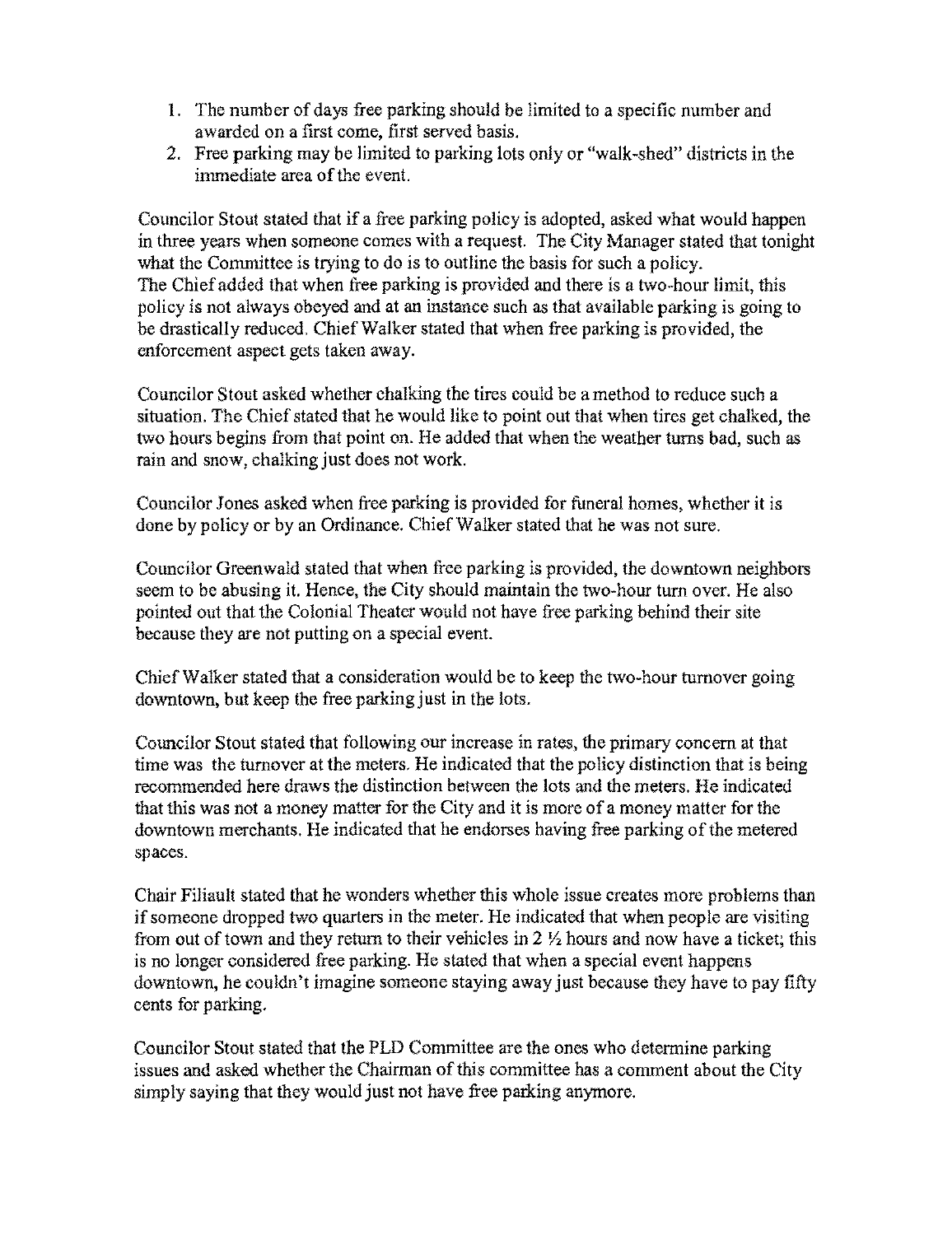Councilor Jones stated that this is a big issue, and even if the City does not want to provide free parking, the issue still needs to be addressed.

Councilor DiBernardo stated that the more he thinks about this issue, it might be easier to just say that there would be no free parking.

Councilor Parsells asked if the City had a no free parking policy across the board, how it would deal with the pumpkin festival. He stated that this entity already deals with a tight budget.

Councilor Greenwald stated that the policy should be based on a case-by-case basis.

Councilor Parsells stated that he agreed with Councilor Greenwald and the Chief that this should be done on a case-by-case basis. He indicated thai even though the Cily loses \$2,000 a day, there are events that make our downtown the vibrant downtown it is and this adds to the economy in other ways.

Councilor Farrar asked who was going to write the criteria.

Councilor DiBernardo stated that it should be left up to the 15 councilors to decide on a ease-by-case basis, as this seems to be too much of a complex issue.

Councilor Jones stated that an actual application should be something each applicant should be filling out to be able to qualify for free parking.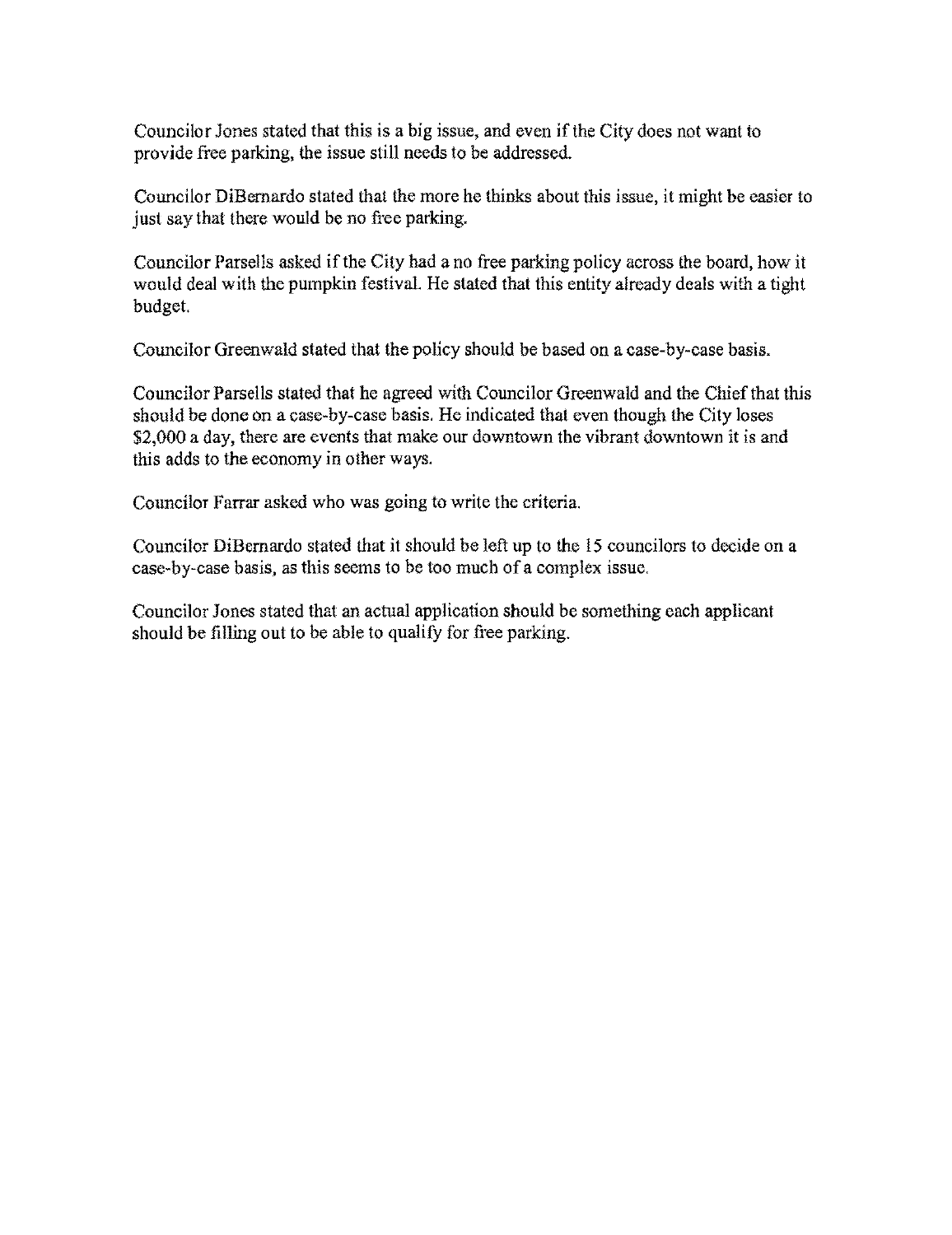October 26, 2004

TO: Finance, Organization and Personnel Committee

THROUGH: John MacLean, City Manager

 $FROM:$  Arthur Walker, Police  $\left(\text{higher}\right)$  alley

SUBJECT: Free Parking Policy

# **Recommendation:**

Consistent with the general City policy of maintaining a vibrant downtown it is recommended that the City Council adopt a policy regarding free parking that contains the following essential elements.

- 1. The event for which free parking is requested should be open to the public free of charge.
- 2. The event should be of general interest to the public and of demonstrable benefit to the community.
- 3. The event should be sponsored by a not-for-profit group or a coalition of downtown merchants.
- 4. The request should be proportional to the anticipated draw of the event.

Additionally the Council may elect to consider the following elements of a free parking policy.

- 1. The number of day's free parking should be limited to a specific number and awarded on a first come-first served basis.
- 2. Free parking may be limited to parking lots only or "walk-shed" districts in the immediate area of the event.

# **Background:**

Frequently, various groups petition the City Council to waive parking meter fees for the duration of some downtown event. The intent of waiving the parking meter fees is to make the event more attractive. Petitioners also point out that downtown merchant's benefit from additional foot traffic during the event. In order to be fair to all petitioners